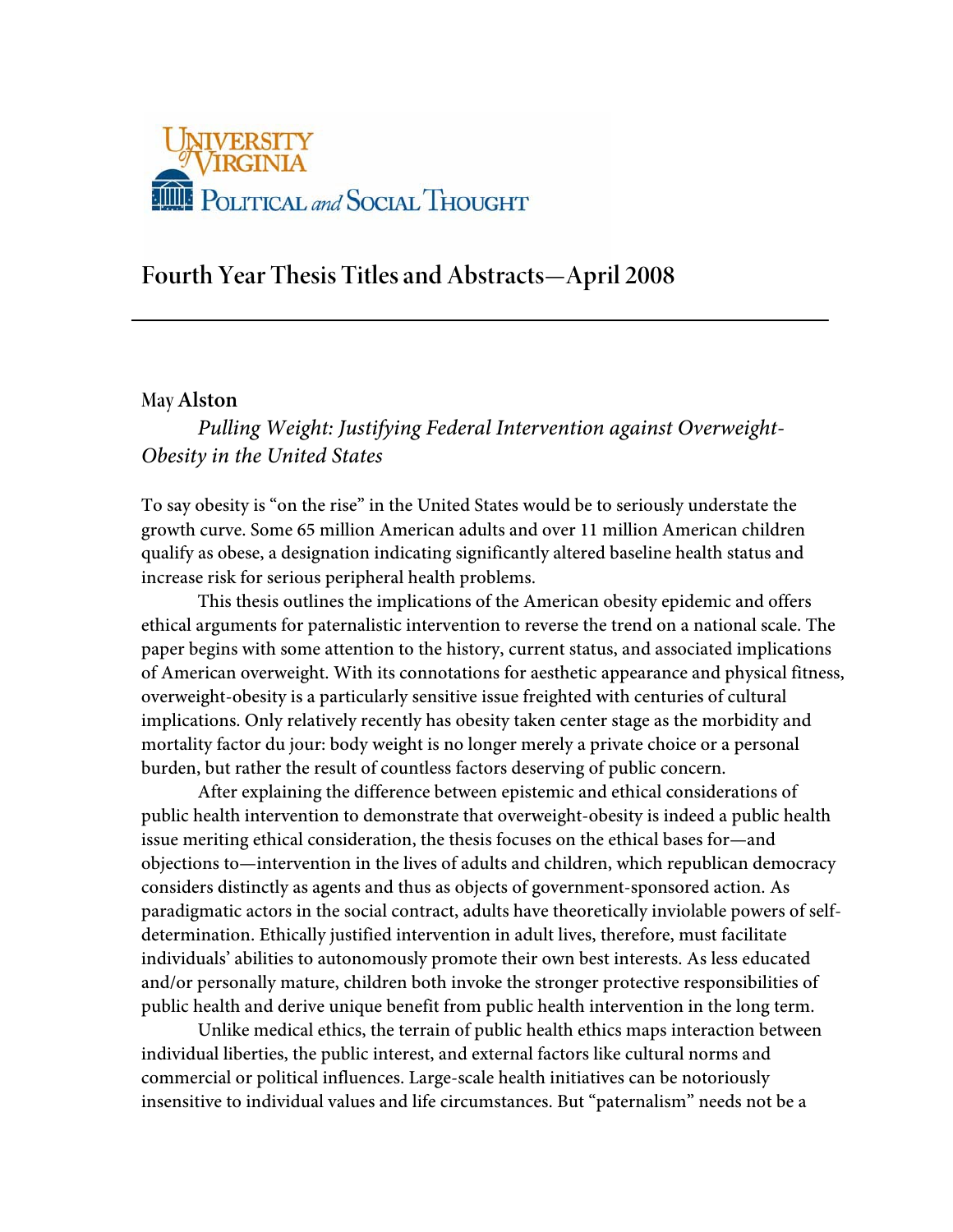dirty word: to the contrary, paternalistic intervention represents a plausible strategy for improving individual decision-making and behaviors in the face of widespread ignorance, misinformation, and social justice issues that keep individuals from making rational choices regarding their own health. I argue that adequate public health response to overweightobesity is no longer a simple matter of publicizing the problem, but of enacting appropriate paternalistic interventions to interrupt this country's slide toward potentially deadly widespread overweight.

# **Kaitlin Clary Bottock**

# ستحرر الجهاد فقط *Only Jihad will Liberate: The Rise of Islamic Fundamentalism among Palestinian Refugees* in *Arab host countries*

Islamic fundamentalism has surfaced in Palestinian refugee communities; but fundamentalism has only gained power and support in some of the countries in which these communities are located. This thesis studies the rise of this movement within refugee communities in order to discern what factors lead fundamentalists to attain power. I argue that the rise in Islamic fundamentalism in Palestinian refugee communities depends on the domestic opportunities afforded it by both the state and society of the country in which these communities exist. I define fundamentalism as the designation for activities that advocate the use of the Qur'an and shari'a, and employ Islamic principles as a political platform in their operations.

As the potency of fundamentalist movements among Palestinian refugees varies across countries, the factors that precipitate its rise must too vary from country to country. Despite the fact that many scholars claim fundamentalism to be innate to the refugees themselves, I argue that this is not the case. My first chapter outlines Palestinian refugee history in order to provide meaning to refugee identity. No matter where they live currently, they share similar experiences of exile and face challenges in their host countries. I contend that with the defeat of Arab nationalism in 1967, Palestinians set off in search of a unique identity separate from other Arab nationals.

My second chapter will look at the events that constitute a modern revival of Islamic fundamentalism. I will argue that fundamentalism began its ascent after the Arab defeat in 1967, but only appeared as a major global player after the Iranian Revolution in 1979. Since 1979, an array of events have brought fundamentalism to encompass a broad scope of activities, including national government, political opposition, resistance, transnational military force, and at times, terrorism. I argue that this revival provides valuable support to refugee fundamentalists, but I maintain that domestic opportunities are necessary to translate fundamentalism into action, activity, and operation. I support this claim using Sidney Tarrow's refutation of the Strong Transnational Thesis.

I use the case studies of Jordan and Lebanon to provide evidence for my argument. I contend that these cases clearly show that fundamentalism does not result from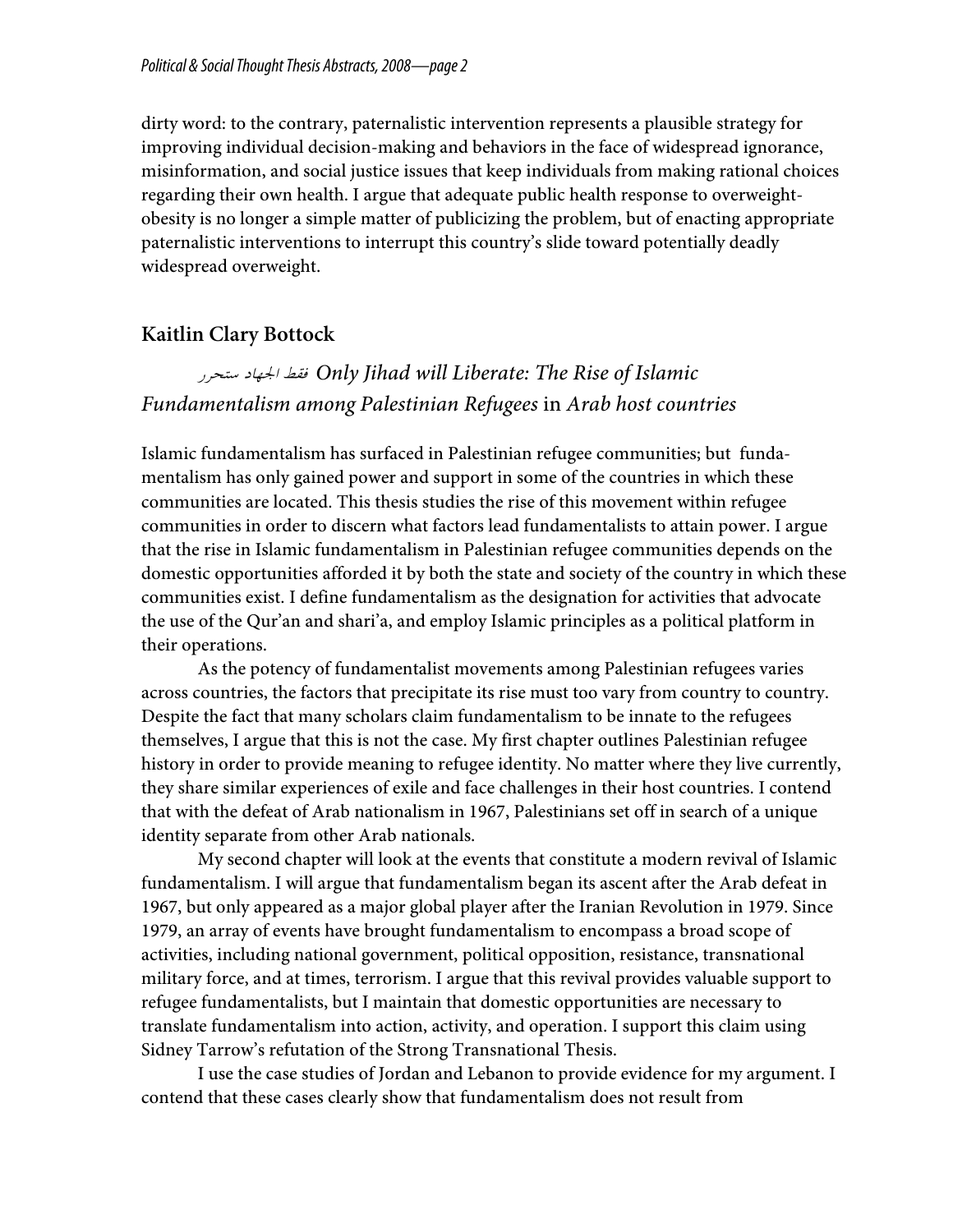characteristics intrinsic to the refugee community, but instead depends on the domestic context it operates in. In Jordan, the state tried to assimilate the refugees into society. The Hashemite monarchy took steps in order to curb Palestinian influence in the country, especially after Black September in 1970. The regime fostered a relationship with the Muslim Brotherhood, which absorbed many marginalized fundamentalists. This relationship also moderated the policies of the Brotherhood. Although other groups and organizations exist, they face the regime's repression mechanism. The Jordanian state has curbed opportunities for fundamentalists. In Lebanon, fundamentalists have successfully executed and expanded their operations, ranging from militant groups to social and philanthropic organizations. They benefit from autonomy of the camps, and segregation from a sectarian society. They also capitalize the failure of the state to provide goods and services for refugees. The sectarian nature of state and society has provided opportunities for Islamic fundamentalism in refugee communities in Lebanon. These cases clearly demonstrate that Islamic fundamentalism requires domestic opportunities in order to establish itself in refugee communities.

# **Peter Robert Brewton**

# *Kingdom in the Ghetto: How Christian Organizations Embody the Kingdom of God in the American Inner City*

This thesis analyzes how Christian organizations try to embody and bear witness to the Kingdom of God. Christians believe that the Kingdom of God is the ultimate reality that defines human experience. The story of its entry into the world in the person of Jesus Christ constitutes, in the words of the theologian Karl Barth, the "real history of the world." Christians attempt to live as if the Kingdom is indeed the ultimate reality of their lives. They celebrate its presence, participate in its advance, faithfully pray, "Thy Kingdom come, Thy will be done, on earth as it is in heaven." Like Christ, Christians and church communities try to embody the reality of the Kingdom of God with their words and by their actions.

Located on Perry Hilltop in Pittsburgh's North Side, the Pittsburgh Project is one such organization. Pursuing the vision statement that "Pittsburgh will be called a City of Truth, where once again men and women of ripe old age will sit in the streets each with cane in hand because of age, and where the city streets will be filled with boys and girls playing there," the Project fixes poor homeowner's homes and runs after-school programs, which teach Christian principles as well as academic and social skills. Its influence on the author as well as his experience growing up in a low income inner city neighborhood—deeply informs this thesis.

The first half of the thesis examines the dynamics of urban poverty in the United States. As a compromise between the most prominent perspectives on urban poverty—the structural position and the 'culture of poverty' position—I construct a model of urban poverty that contains three points of agency: the social structure, the cultural structure and the individual. The social structure is an ordered and interconnected system of legal,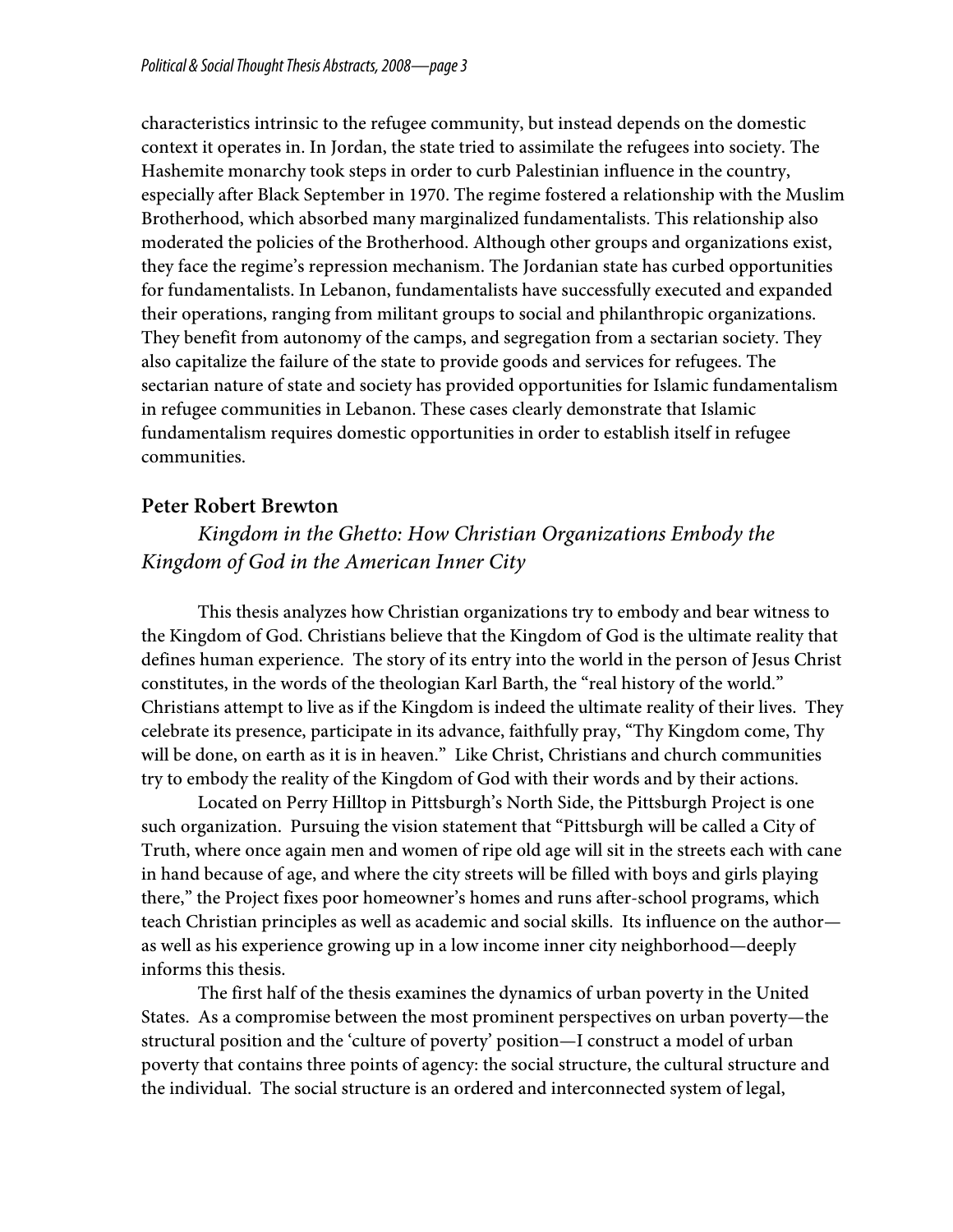political, economic, and social relationships. It contains roles that define individuals' relationships to others. The cultural structure is system of symbolic relationships between observable phenomena and hidden meanings. For example, the cultural structure defines a wink as a conspiratorial signal, or theft as a profound challenge to the victim's status. Both the social structure and the cultural structure exist in a dialectical relationship with individual human agency. They simultaneously constrain it and are transformed by it. Thus, the model is a three-way dialectic that resists attempts to synthesize it into a neatly packaged, universally applicable model.

Chapter one outlines how social structural forces have caused and maintained the phenomenon of concentrated urban poverty, focusing on housing discrimination and the loss of jobs created by deindustrialization. It concludes by describing the social characteristics of concentrated poverty and beginning a dialogue with the cultural position.

Chapter two presupposes and defends the argument that cultural structure is an ordered system that exists in dialectical relationship to human agency. It then summarizes the main characteristics of ghetto culture and continues the dialogue begun in chapter one.

Chapter three responds to the content of the first two chapters by providing a Christian theological perspective on the individual, culture and social structure. It presents a Christian vision of the fully human life, looks at Christ as a model for cultural engagement, and articulates a Christian vision of social justice.

Chapter four describes the Pittsburgh Project in detail. It highlights how and where the theoretical and theological points developed in the first three chapters apply to the Project's vision and programs. It then evaluates the effectiveness of the Pittsburgh Project in engaging and mitigating urban poverty.

In the conclusion, I briefly summarize and critique the main points and identify further areas of research. I end by suggesting some possible ways that the Project can flesh out its embodiment of the Kingdom of God by further engaging the structures that affect its local context.

# **Margaret E. Byrne**

### *Dirt Poor: Women and Land Ownership in Africa*

My thesis explores the challenge that African states face when they have competing political commitments to cultural groups and gender equity. It proposes a resolution through the development of inclusive dialogue and the enablement of marginalized voices. By voice I mean the ability to participate and to be heard. I consider the demands for justice of traditional, tribal groups along the same standard as women's claims to rights: group rights and women's rights are valuable insofar as they enable voice. Laws of land ownership and inheritance that exclude women are unjust and cannot pose to represent the interests of the group. The most just approach to conflicting claims for group rights and women's rights takes into account the voice of the individual and the value of the community.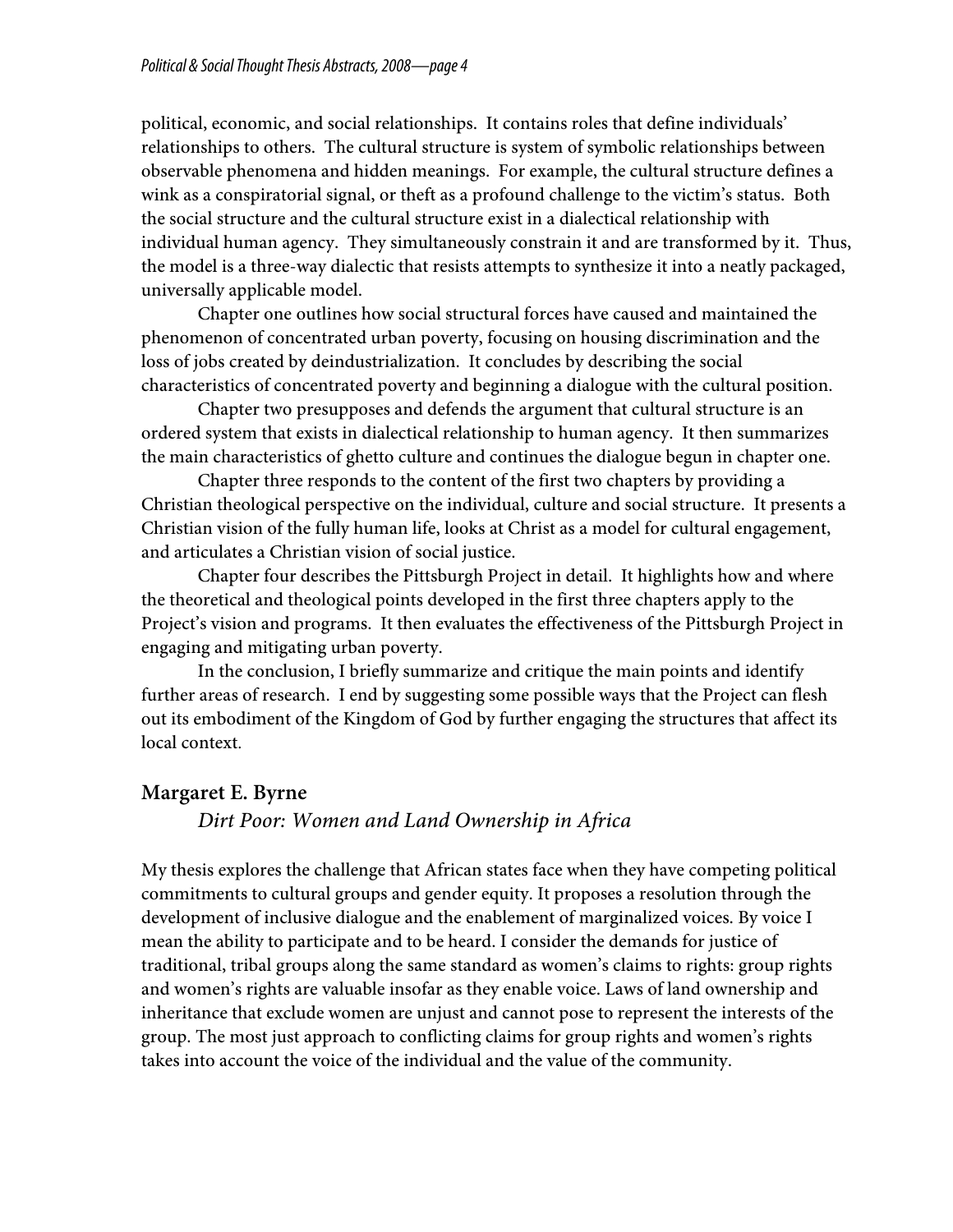Chapter one provides the theoretical groundwork for the debate between cultural leaders and women's rights advocates. Of the three prominent groups of thought multiculturalists, liberal feminists, and deliberative discourse theorists—none fully take into account the limits on women's voice in her cultural community. Multiculturalists like Will Kymlicka identify the significance of membership in a community to individual development, but do not fully acknowledge intragroup conflict, especially beyond the formal, public sphere. Liberal feminists like Susan Okin identify gender hierarchies, but present too impatient a separation between women and their communities. Monique Deveaux and other deliberative discourse theorists resolve intragroup conflict as a mediation of political interests.

I propose a fourth approach to balancing the conflicting claims to culture and rights. Having a voice enables marginalized individuals to become full citizens in their groups—to invest in the community, articulate their needs, and to have ongoing involvement in the resolution of intragroup conflict. In order for voice to be realized, I identify four necessary factors, namely commitment to inclusiveness, democratic structure, support, and a women's coalition.

In chapter two I identify three factors that significantly influence the debate to make land law more inclusive. First, customary land law, which governs most women's access to land ownership, is based on a false premise of cultural authenticity. Second, capitalism has weakened the social network that used to support women with only indirect access to land. Third, the incidence of affirmative action legislation to correct historical inequalities sets a positive precedent for correcting women's exclusion from land ownership.

Exploring recent controversy in Uganda and South Africa around gender inequality in recent land laws, chapter three shows that there is a need for strategies to navigate cultural practices of tribal groups and the constitutional rights endorsed by the state. Such strategies will be successful only insofar as they can resolve conflicts without either reinforcing women's subordination within cultural communities or dismissing the importance of community-based membership in the culture.

Cultural norms block women's access to their rights. The solution to this stagnate in land law reform is found within the cultural group, not in opposition to it. A counterpublic of women's voice challenges the traditional leaders who have defined the "group tradition" up to this point. When women members of the group are given a voice, the articulation of culture will not be positioned in opposition to women's interests.

# **Daniel Rhyne Coates**

### *From Strangers to Neighbors: Building Community in Ciudad Bolívar, Bogotá*

I describe the community building experience of the grassroots development foundation Laudes Infantis in the neighborhood of Bella Flor. Bella Flor is a neighborhood at the very edge of Bogotá, in a massive migrant settlement called Ciudad Bolívar. I frame the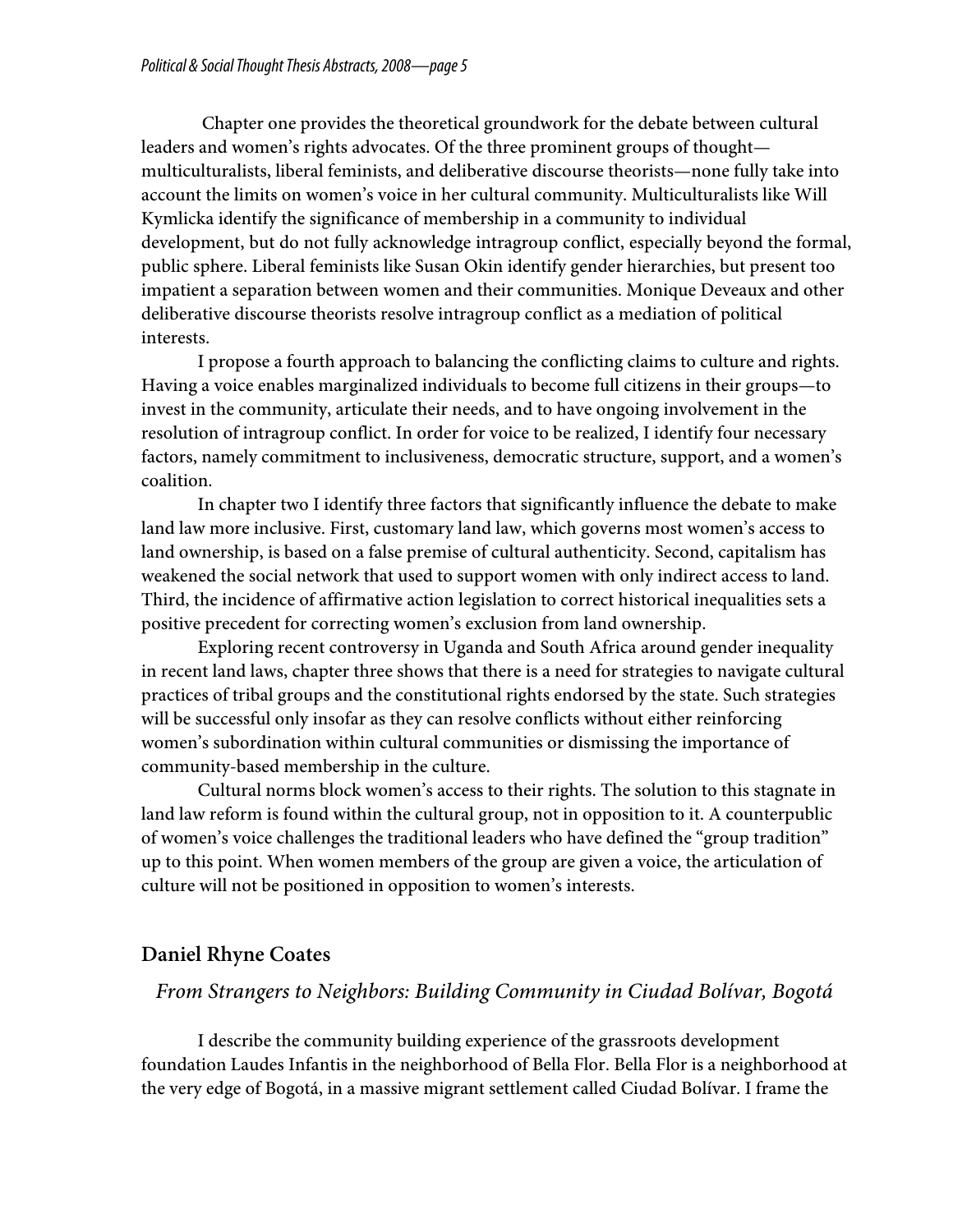neighborhood's story with the idea of marginality; the notion that slums and their residents are disconnected from larger city life. I then turn to Bella Flor in an attempt to render accessible the richness of everyday life and the residents' experiences in Laudes Infantis. Ultimately, Bella Flor's story shows the capacities of people who are so often distanced in academic and popular discourse.

First, I set out the background for a full understanding of Bella Flor's transformation. My initial chapter is a description of the growth of Ciudad Bolívar within Bogotá and Bella Flor within Ciudad Bolívar. Here I pay special attention to residents' organizations, noting their character and content. In Bella Flor, I pay special attention to the relationship between public services, community organizations, and the city government. My next chapter furthers the contextual work by providing a description of daily life in Bella Flor. In this section, I pay attention to the richness of movement in the neighborhood, residents' safety, as well as the nature of the community. This chapter can be conceived of as a demonstration Laudes' success building a cohesive neighborhood in the face of harsh social and economic conditions

I then turn to a description of Laudes Infantis itself, describing the structure, services it provides, and its methodology. Today, residents of Bella Flor make up the entire staff of Laudes Infantis in the neighborhood. The foundation's growth has been simultaneous with the development of Bella Flor. Indeed, there is little difference between the community and Laudes. Residents both work in the foundation and receive its benefits. Community members who receive services are asked to repay the foundation by giving their time or skill in another area of its work—an institutionalized barter system.

In my fourth chapter I give the word to residents. I follow their descriptions of the personal transformations that form the basis of Laudes' success today. I describe how, under the leadership of Jackie, a former social worker who began the organization in late 1999, Laudes has built trust between residents. Community building is a process, and residents describe how making relationships and having positions of responsibility in Laudes gave them the self-confidence to be more assertive in their lives. Involvement in Laudes also created a tight knit web of connections between people living in Bella Flor, injecting a collaborative ethos into the neighborhood.

My fifth chapter is an analysis of Bella Flor's development and Laudes' work with relation to the larger political status quo. I describe how Laudes grew as a rejection of clientelistic gifts-for-votes relationships with politicians and other outside entities. Then, using a comparison with Peronist brokers in a shantytown in Buenos Aires (and drawing on the work of Pierre Bourdieu), I illustrate how even in its rejection of the status quo Laudes incorporates aspects of clientelism into its operations. Because the neighborhood was so new (it is at the very edge of the city), Laudes was able to embed a positive set of social relations that continue to define Bella Flor today.

Their success, while funded by some NGOs and government programs, is founded on what residents and Jackie did with the only resource left to them in economic hardship: each other. Their story, and success, presents a critique to the idea of marginality, and shows how those we think are distant are actually quite close.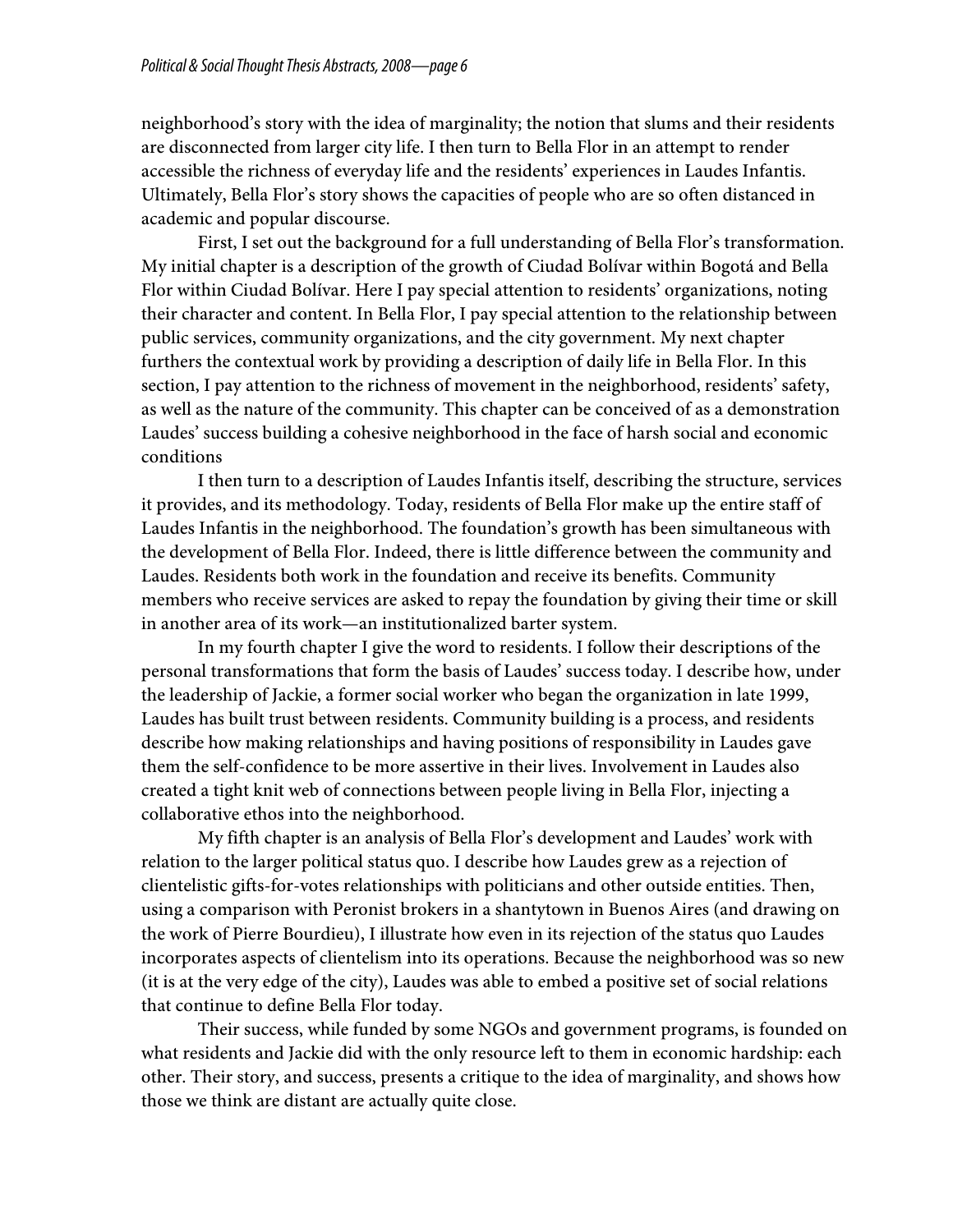# **Rebecca F. Elliott**

# *Where the Kids Have No Names: Celebrity Activism and the Popular Western Discourse on Africa*

I argue that celebrity activism creates and promulgates a popular Western discourse on Africa that visually, emotionally, and politically reinforces unequal relations of power between Westerners and Africans. In their "activism," celebrities use language and imagery that marginalize African voices, thereby asserting an authoritative "truth" about Africa and Africans. The "truth" they articulate—that Africans, understood very generally, are perpetually beleaguered and in need of Western rescue—favors charity from Western "rescuers" over the political reform that would alter those unequal relations of power. By rendering these issues "non-political," celebrities squeeze out political deliberation, which is essential where structural poverty, disease, and conflict are concerned.

My research shows that Western celebrities exercise immense discursive power over what their audiences understand as "true" about Africa. This makes celebrity activism a political practice, because the popular Western discourse on Africa shapes the public opinion that forms around African issues. What Westerners think is "true" about Africa and Africans will inform how and to what extent they lean on their own governments and pressure international organizations to intervene in African issues. Hence, the popular Western discourse on Africa has profound material effects on the daily lives of hundreds of millions of people, who largely do not influence that discourse.

Given that immense discursive power, I investigate what celebrities are saying to Western audiences about Africa. I analyze three contemporary cases of celebrity activism: Live 8 in 2005, the July 2007 "Africa Issue" of *Vanity Fair,* and Angelina Jolie's and Madonna's adoptions. I show how, in each example of celebrity activism, African voices were marginalized, eclipsed by the celebrities who would presume to speak for them. I also explain the intensely visual nature of celebrity activism. Celebrities are self-consciously on display and they communicate with their audiences in a visual way. I explain how images, particularly images of suffering, can exploit and objectify their subjects while misleading and exhausting their viewers. I provide close readings of some of the images employed in celebrity activism and demonstrate how they act as a communicative site that marginalizes African voices.

Celebrity activism as we know it today began with Live Aid in 1985. I use Live Aid as a case study because of its importance as a precedent, and because it provides an example of the confluence of celebrities and exploitative images in the popular Western discourse. Live Aid became a spectacle that celebrated the generosity of Western audiences while describing Africa as "a world of dread and fear." The emotionalism and stereotyping that came out of Live Aid unleashed an enormous charitable effort in Western countries, but it came too late and did not address the structural causes of the famine. Political deliberation about famine might have prevented future famines in Ethiopia and elsewhere.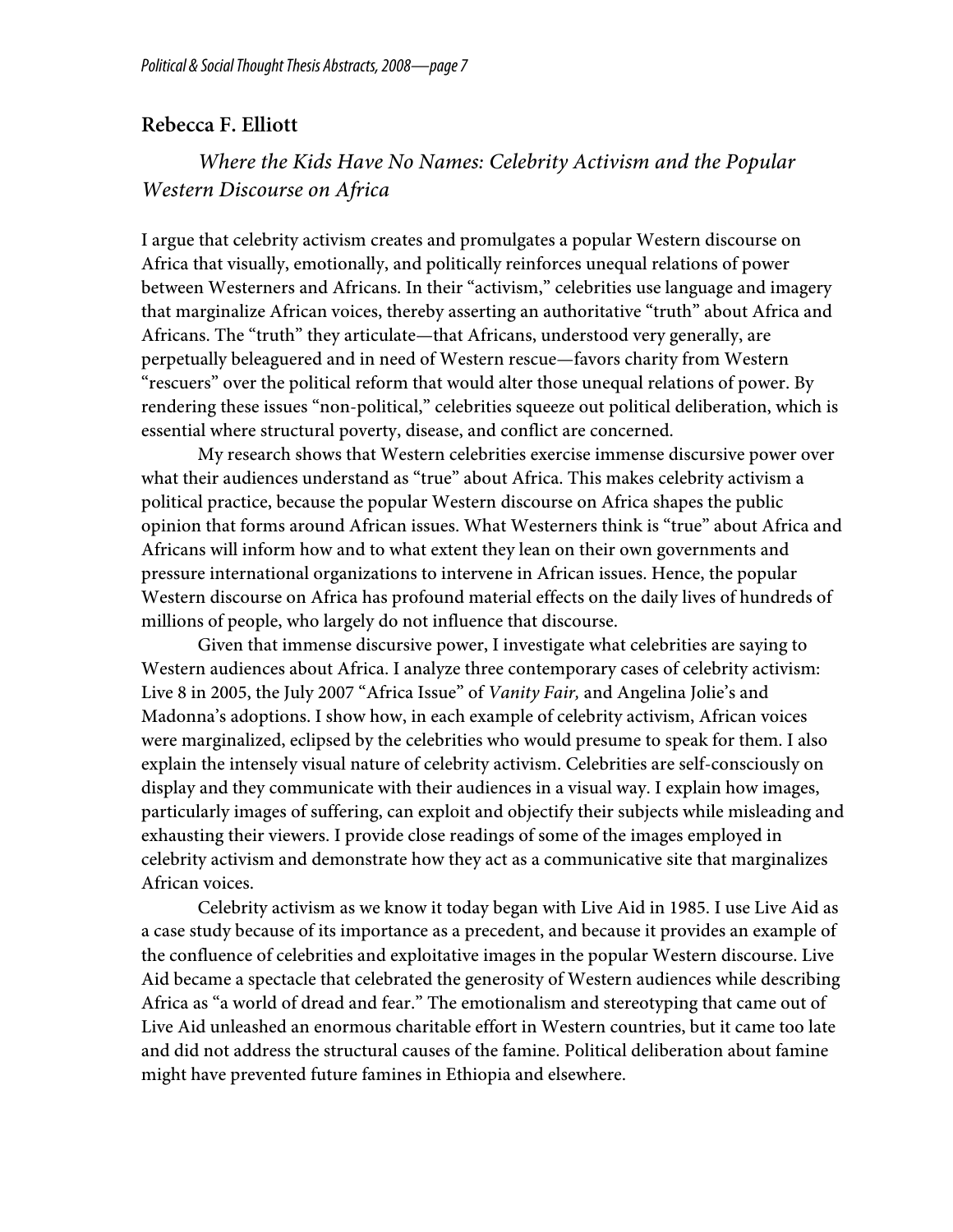My research concludes with a strategy for discursive contestation. The last chapter explains the importance of voice with reference to Jürgen Habermas' public sphere theory. Rather than find a way to get (multiple, competing, diverse) African voices into *the* public sphere, I propose that we widen the discursive space with multiple publics. African "counterpublics" provide a space for the articulation of diverse and competing identities, needs, wants, goals, and strategies. Through deliberation as peers, counterpublics empower their members to lodge a collective, coherent, and sustained attack on the discursive power of celebrities. They can contest the stereotypes and emotionalism of celebrity activism, and reassert the political questions that get sidelined in favor of charity.

# **Wyatt Fore**

### *Amazing Gays: A Case Study in Christian Queer Activism*

I argue that Soulforce exemplifies a substantive shift in the way that the contemporary lesbian, gay, bisexual, transgender, queer (LGBTQ) movement treats the fundamentalist Christian movement. Although the two movements have historically taken a strongly antagonistic position relative to each other, the dramatic victories and defeats in the early and mid-2000s have caused the LGBTQ movement to reconsider its strategy in the way that it engages religious ideology. Rather than writing off conservative Christianity as an unchangeable adversary, Soulforce engages directly with the fundamentalist right to make the case for a Christian social justice approach to LGBTQ issues.

Because Christian moralistic claims regarding sexual orientation and gender identity are the basis for the continued oppression of LGBTQ people, Soulforce contends, a purely secular approach is insufficient to achieving freedom. Rather, Soulforce aims directly at the root of that oppression—the fundamentalist right—through direct action that specifically recalls the Civil Rights and Indian Independence movements. Furthermore, Soulforce purposefully focuses on individuals and Christian institutions to transform the contemporary LGBTQ movement from one focused on politics to one focused on broader social change.

Although the LGBTQ movement has historically written off the fundamentalist right as an unchangeable adversary, Soulforce exemplifies a new sort of re-evaluation of that relationship. In contrast to seeing Christianity and LGBTQ people as fundamentally irreconcilable, many Christians are beginning to cite Jesus explicitly as a figure for social justice to justify freedom for LGBTQ people. Although mainstream LGBTQ organi-zations continue to focus their efforts on a secular approach to the movement, there is a growing awareness that an us-versus-them approach to Christianity has not translated well into the struggle for LGBTQ freedom, evidenced by the increasing attention that mainstream LGBTQ organizations are paying to matters of faith.

I argue further that Soulforce adopts a fundamentally different model for achieving freedom for LGBTQ people. Whereas mainstream LGBTQ organizations conceive of people and institutions as along a typical political left-right continuum, Soulforce maps out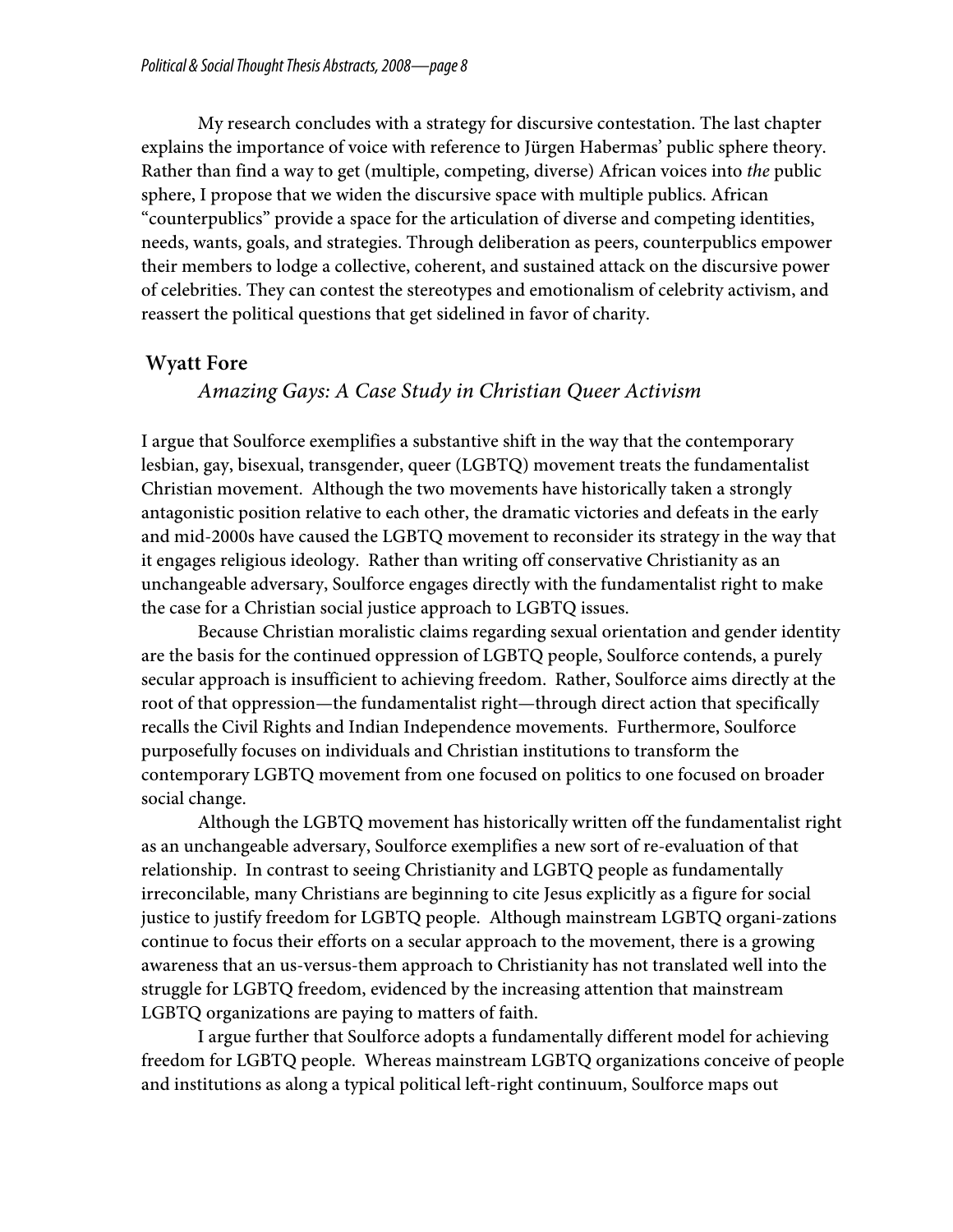identities, and then works within those identities. Thus, to mainstream organizations, the LGBTQ movement will succeed by moving from the left wing to the center, and then to the right wing. Soulforce, however, makes the case for LGBTQ freedom from within nonpolitical Christian identities, rather than from a politically left-wing perspective as a method of targeting oppressive ideologies directly.

# **Mai Omer Hassan**

*Between Turbans and Ostrich Feathers: The Beginnings of the Second Sudanese Civil War*

I investigate the causes of the Second Sudanese Civil War. I argue that the underlying grievances within society influenced—but did not begin—the war. Instead, actors used specific opportunities to advance their interests within the context of broadly-held societal grievances. I study the specific opportunities that actors used to advance their individual positions along with how those opportunities were influenced by underlying societal grievances.

Many theories on this war detail how the underlying grievances propelled the country into war. In Chapter One, I examine the political, economic, and social state of Sudan before the Second Civil War. With this background established, I analyze the literature on established reasons for why the Second Sudanese Civil War began. The existing literature points to the underlying grievances left over after years of colonial rule, grievances resulting from cultural differences between northern and southern Sudan, or grievances resulting from Sudan's economic situation. While these factors influenced the beginning of the war, and help explain social support for the Second Sudanese Civil War, these grievances did not ignite the war. Broadly-held societal grievances suffer from free-riding problems. Individual actors have no incentive to join a mass resistance movement and engage in a catastrophic and lifethreatening war unless they can achieve an added benefit that they would not have received had they not joined the movement.

Within northern Sudan, President Nimeri attempted to secure his political power in this unstable political environment by appealing to northern Sudanese society. In an attempt to gain popular approval and political backing from rival political parties, Nimeri abrogated the Addis Ababa Agreement, implemented shari'a law uniformly across Sudan, and dissipated the Southern Regional Government. Yet, these incendiary actions were only possible because of the rise of pan-Arabism and Islamic fundamen-talism within northern Sudanese society, Big Man politics, and international support. These factors allowed Nimeri to attempt to consolidate his power even though that consolidation occurred through more broadly destabilizing actions.

Within southern Sudan, President Nimeri's actions and the subsequent loss of southern autonomy provided an opportunity for southern rebels to band together and create the Southern People's Liberation Army (SPLA). In Chapter Three, I discuss the situation within southern Sudan, and how this situation was conducive to a future rebellion. The abrogation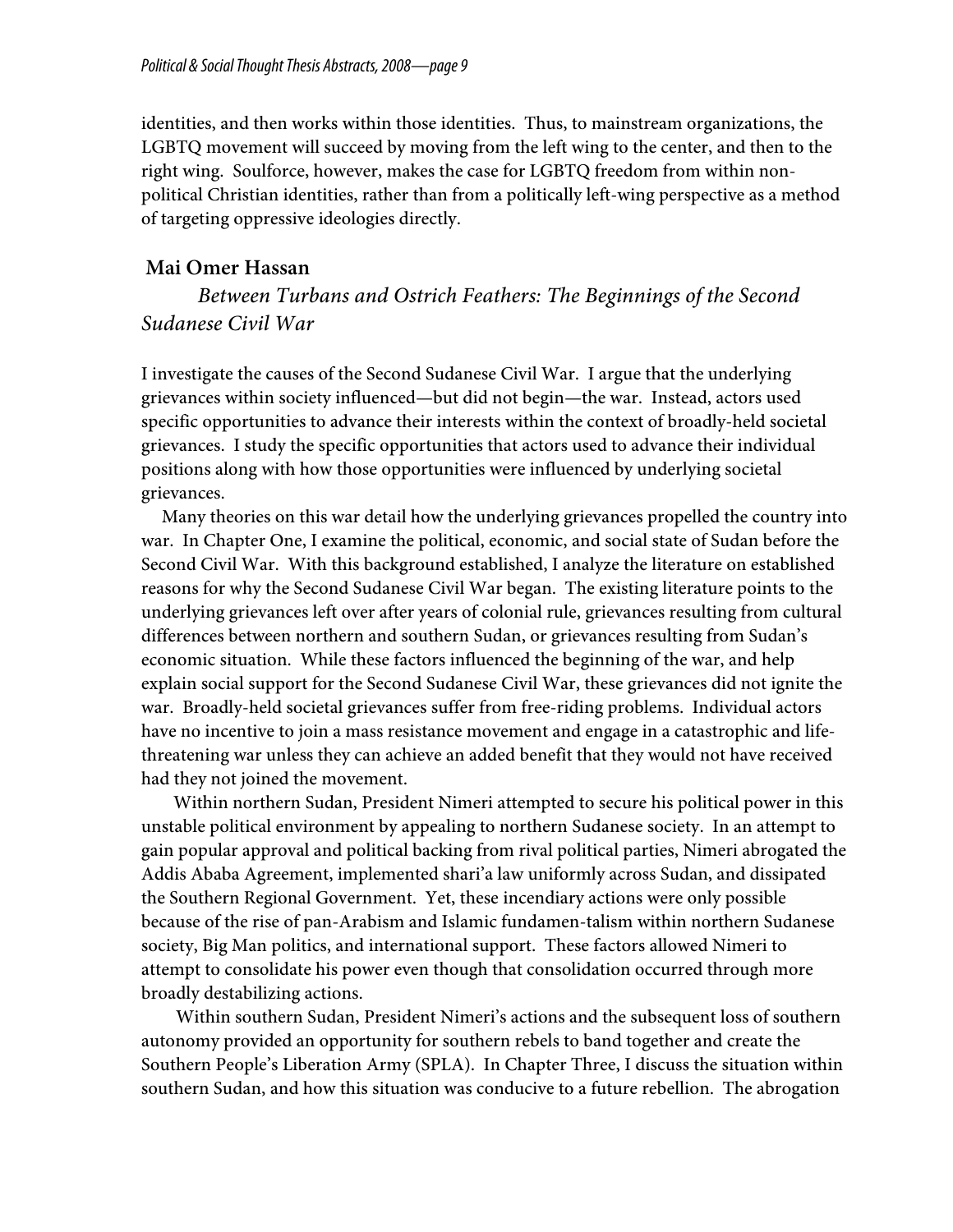of the Addis Ababa Agreement provided southern rebels with an opportunity to begin this rebellion. The SPLA formed around the idea of an inclusive southern identity; instead of banding around a single ethnic group, SPLA leaders attempted to create a minimumwinning coalition of diverse ethnic groups in the region so as to become the main resistance group in the southern region, and to be victorious against the national army. While the SPLA focused on common southern grievances, individuals joined the SPLA because of the opportunities that this army provided.

# **Jennifer Meghan Hayes**

 *Civilian Nuclear Power and Just National Policy Practices: A Rawlsian Analysis of Reactor Siting*

This thesis concerns itself with the connection between reactor siting policies and political justice in the United States and to a lesser extent the UK and France. Of particular focus is the general lack of attention afforded meaningful public participation in the formulation and implementation of civilian nuclear power. The use of John Rawls's political conception of justice serves as a device to navigate the competing demands of the aggregate welfare and of the individual liberties of each citizen. The fundamental ideas and the two principles of justice operate as checkpoints for the basic structure, procedure, and outcomes of the US nuclear policy system.

When focusing on public justification, political liberties, and the difference principle, three simple markers arise for evaluating nuclear policy. These are simplicity, safety, and democracy. A system that mitigates safety hazards while respecting the space of each individual is key to just policy. Nevertheless, without simplicity, the system becomes obscure and prevents the meaningful participation necessary for a democratic society.

The US system has erred on side of complexity and lack of democratic participation. While the activism of the 1970s introduced public participation, the result was only a pale imitation of meaningful political engagement. Today, public fear and misunderstanding of the technology and associated risks prevent meaningful participation. Debate surrounding nuclear power rarely moves past these hurdles. Scientists quickly dismiss the public as irrational and uneducated. In turn, the public perceives scientific support of nuclear power to be much less than it is in actuality. The information gap, inherited from the technocratic, closed-door decisions of the Atomic Energy Commission, persists in the current political milieu in a more subtle form.

Four chapters comprise the body of the thesis. Chapter One introduces the science and history of nuclear power in the United States. Chapter Two examines Rawls's philosophy and offers concrete criteria for just nuclear power. Chapter Three surveys the possible risks associated with nuclear power generation and establishes the actual burdens those living near reactors bear. Chapter Four integrates actual policy practices of the United States, France, and the United Kingdom with the evaluative standard established in Chapter Two. The chapter systematically compares the history, structure, procedure and outcomes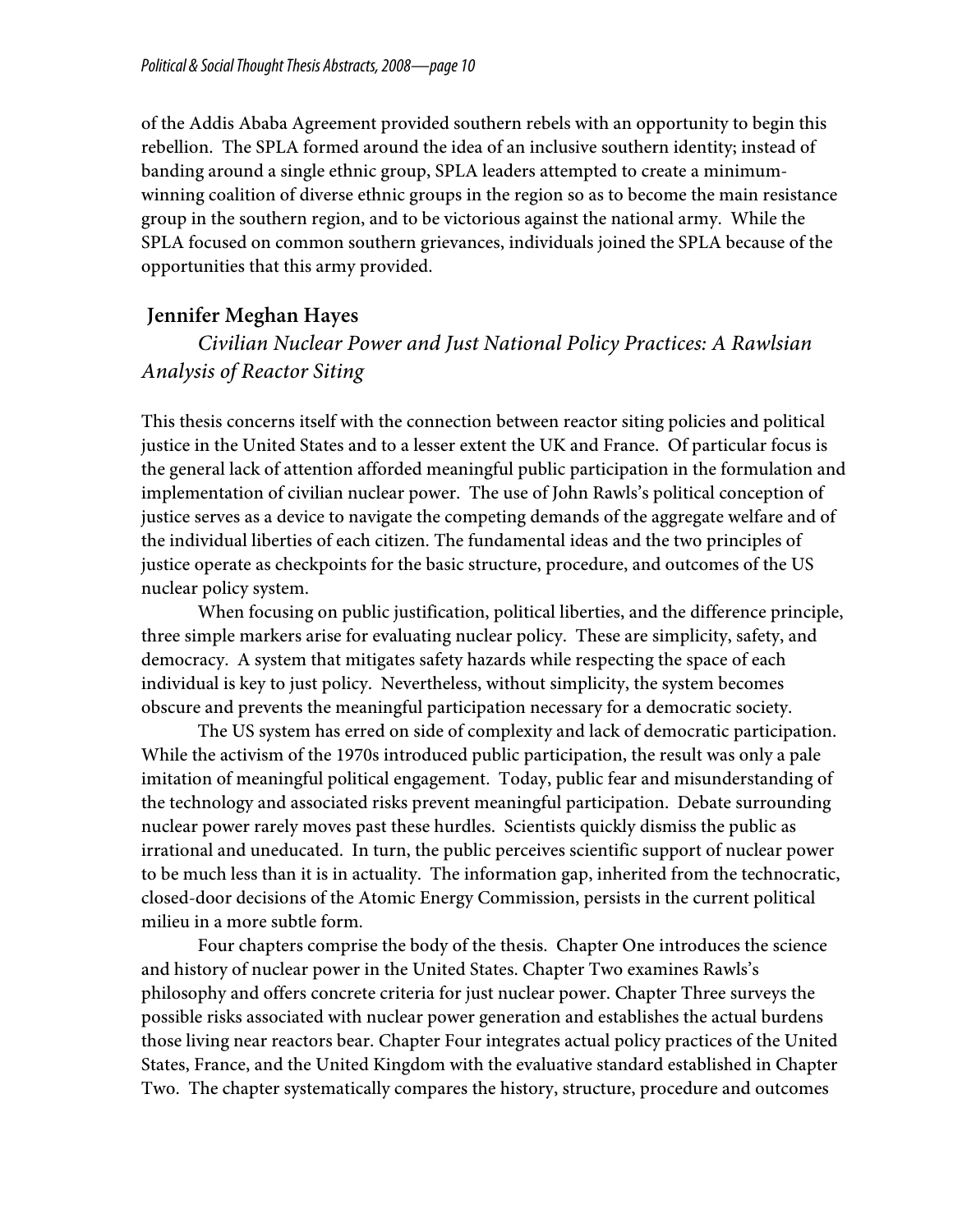of the three policy systems. It finds that the US system, while inefficient, has the greatest potential to adequately respect the inviolability of the individual. The French system, though appealing by utilitarian measure, does not do so. The United Kingdom's policy system trespasses upon the individual and also lacks efficiency.

The awesome potential of nuclear power must not be scorned. If the US used recoverable domestic coal reserves for all energy needs, reserves would be depleted in less than 100 years. If the US used all depleted uranium stores for all energy needs, four hundred years would pass before stores were depleted. (Galen Suppes and Truman Storvick, *Sustainable Nuclear Power*, (Boston: Elsevier, 2007), 2, xv). It can and should be used to support future energy demands. However, we must do so cautiously, continually examining the liberties of citizens.

# **Grace Kittredge Healy**

 *Big Steps, Small Footprints: Environmental Ethics and Its Implications for the Theory and Practice of Rural Development*

In 1944, a group of American scientists gathered in the hills outside Mexico City at the newly founded International Maize and Wheat Improvement Center (CIMMYT). Their goal was to reduce rural poverty and extreme hunger by engineering an agricultural revolution in the developing world. By the late 1960s, leaders of developing nations around the world heralded this "Green Revolution" as a miracle— its innovations in high yielding agricultural technologies bringing the promise of prosperity to rural villages. By the early 1970s, however, the fields and farms of the Green Revolution were already showing signs that these new technologies were too good to be true. The high outputs and rapid accumulation of wealth experienced in the villages of the Green Revolution could not overshadow the rapidly accelerating environmental degradation and social instability.

These unintended consequences of the new agricultural technologies indicate a deep conceptual contradiction inherent in the logic of the Green Revolution. One the one hand, it sought to improve the lives of rural villagers. One the other, the Green Revolution sought to dominant and manipulate the natural environment, and to suppress the spontaneous productivity upon which rural livelihoods depend. This conceptual contradiction underlying the Green Revolution suggests a broader gap in our collective understanding of the value of nature, and our relationship to it.

Environmental ethics is a branch of philosophy which seeks to articulate the norms of attitude and behavior that should guide our interactions with the natural environment. The goal of this thesis is to explore the potential for environmental ethics to contribute a new ethical perspective to the theory and practice of rural development. Taking the legacy of the Green Revolution as a guide, I will explore three different theories of environmental ethics, analyzing them in terms of their ability to reconcile a moral responsibility to encourage environmental integrity with the fundamental concern for human well-being. After examining the anthropocentric (human-centered) and bio-centric (life-centered) approaches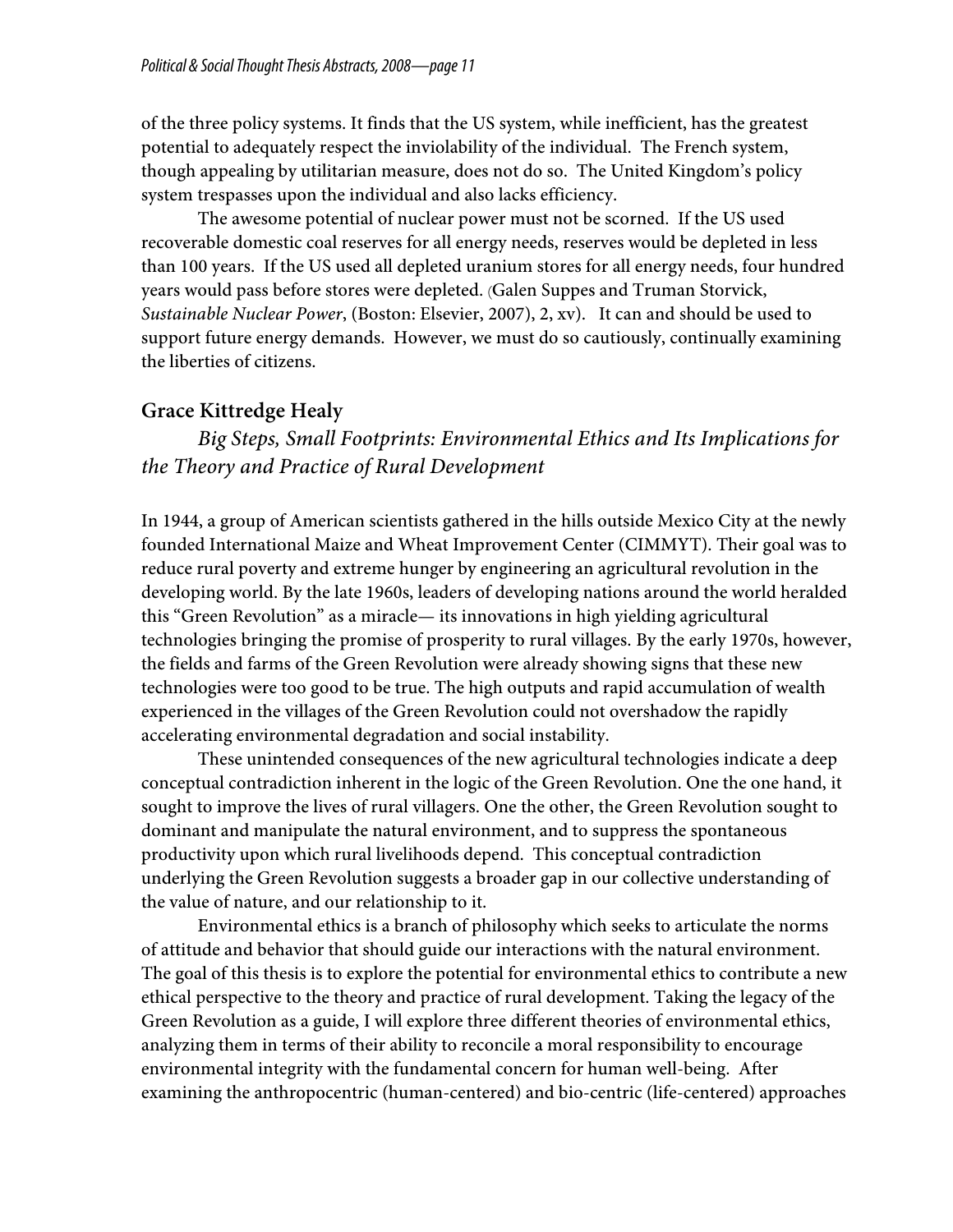to environmental ethics, I will ultimately conclude that the eco-centric (eco-system centered) ethic offers both a philosophically sound and practically applicable approach to environmental ethics.

The eco-centric ethic suggests that eco-systems are inherently valuable and therefore are worthy of moral consideration. At its most basic, extending moral consideration to ecosystems requires that we seek, whenever possible, to support rather than diminish the integrity of natural systems. In doing so, we must seek to provide not only the environmental conditions for ecological flourishing, but also the social and economic conditions than enable people to act with concern for the natural environment.

In its conceptual foundations, the Green Revolution failed to acknowledge the intimate connection between human well-being and environmental integrity. The ecocentric environmental ethic can help fill this gap in our collective understanding of human's relationship to nature, by suggesting that humans should seek to promote ecological wellbeing, as ethically responsible members of both human and natural communities. In doing so, the eco-centric ethic can suggest an alternative approach to rural development which focuses on ecological integrity as a foundation for other development efforts. Communitybased Natural Resource Management (CBNRM) is one such model of rural development. Using a case study of a rural development project in Rajasthan, India, I will argue that CBNRM not only reflects the principles of the eco-centric perspective, it can also lead us away from the Green Revolution model of rural development toward more ecologically and socially sustainable solutions to rural poverty.

# **Victoria L. Ingenito**

*The Imperative of Embryonic Stem Cell Research: A Comparative Study on the Politics of Research and Policy*

Every American at some point in their life will benefit from regenerative medical therapies. As the human body ages, tissues composing the eyes, brain muscles, bone and many other body parts begin to degenerate often leading to a greater risk of disease and debilitation. Today, American health care can only provide patches for these problems and the ailments that may follow as a result of body degeneration, but emerging research shows there may be more effective, lasting medical treatments on the horizon.

Many countries agree that embryonic stem cell research holds tremendous potential to revolutionize current health care and treatment strategies. Moral and ethical debates persist about the proper level of respect and the status we should attribute to human embryos. While these discussions continue to provide various ethical frameworks for the use of embryos in medical research, the actual science continues to push ahead. Governments in countries such as Great Britain, China, Singapore and the United States formed government regulatory frameworks to manage this delicate field of research while simultaneously encouraging technological advancement.

The United States regulatory structure limits the use of embryos and embryonic stem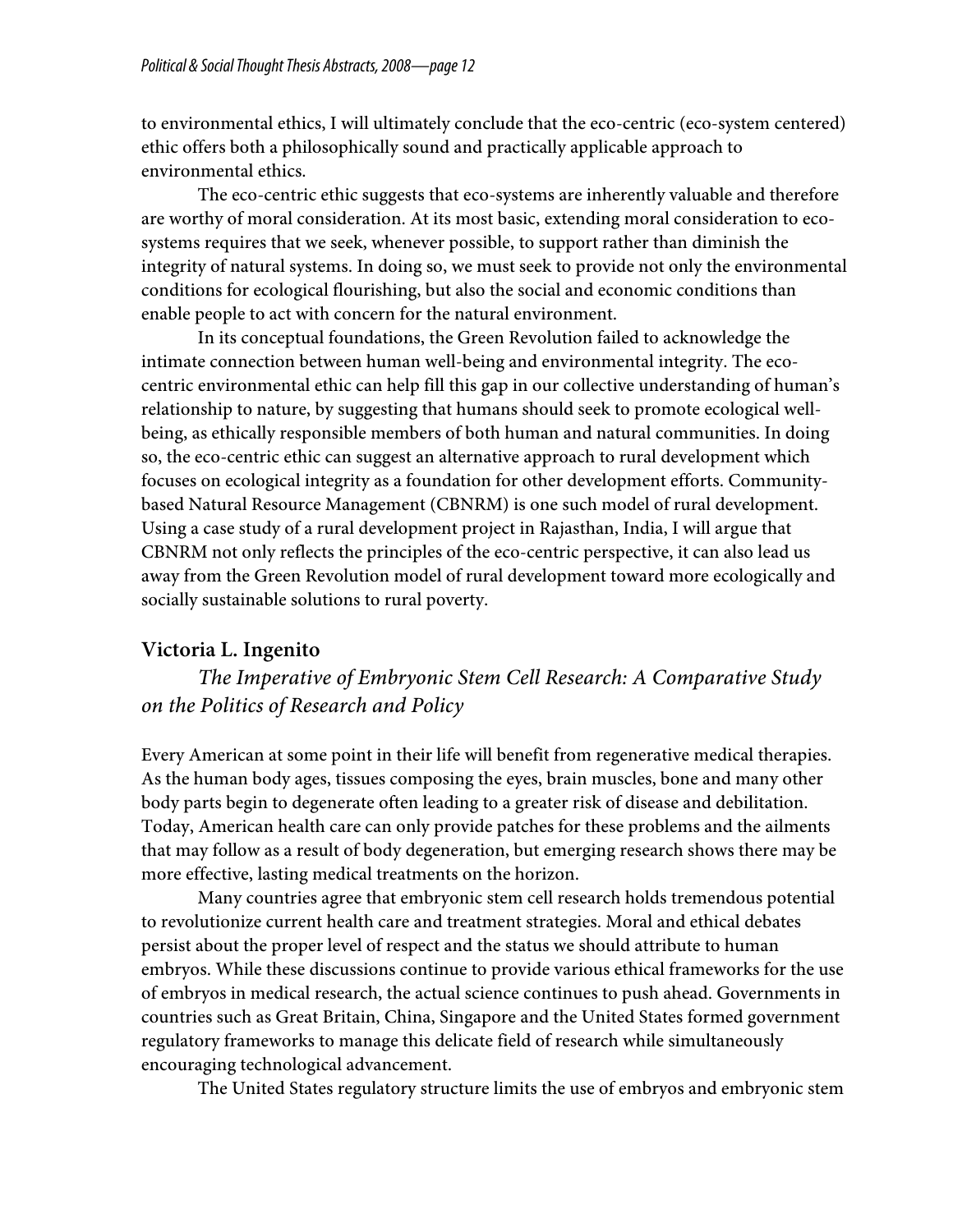cells in research to those created after August 2001. However, almost all of these stem cell lines have contamination with animal cells, genetic mutations and other impurities making them unfit for use in human clinical trials. Due to the inadequate amount of human embryos available for government funded research, an increasing number of American researchers are leaving the country to find better research opportunities around the globe. They often travel to Great Britain, where the regulatory framework allows more access to human research-quality embryos, funding and general support for developing this technology.

I explore the issues surrounding embryonic stem cell research regulation by contrasting the United States and British frameworks and tracing the legislative developments in both countries over the past 20 years. Understanding the differences between these two regulatory models shows how the United States can reorganize its oversight mechanisms. I argue that the United States government should immediately formulate its regulatory framework in a way that emulates the British system. These changes are crucial to preserving the salience of the moral and ethical debate and giving American scientists the resources necessary to bring the United States to a competitive level with other countries' research programs.

# **Nicholas Jordan**

# *Cash or Charisma? Three Arenas of Transformational Leadership*

The phenomenon of charismatic leadership has a long and controversial history. At least since the dawn of recorded history, charismatic leaders have created substantial change in our world. While there are many types of charismatic leaders, I have chosen to study charismatic leaders in three specific fields: social entrepreneurship, politics, and business. I argue that charismatic leadership, at least as social theorist Max Weber envisioned it, no longer exists in the field of business.

To set the groundwork for this argument, I first establish an understanding of Weberian charismatic leadership. Weber identified three types of authority: Traditional Authority, Charismatic Authority, and Rational-Legal Authority. Within the charismatic authority framework, unlike the paradigms of traditional or rational-legal authority, allegiance is owed to persons who possess charisma by virtue of their unique attributes and abilities. Weber's charismatic leader is a visionary, able to create transformational change by inspiring individuals to participate in his or her cause through both the outward expression of passion and the effective use of persuasion. A genuine love of the cause is requisite; the leader cannot be motivated by money, power, or fame. The charismatic leader must also possess natural abilities such as passion, optimism, and a sense of urgency. Equally important are certain skills that may be developed, or practiced, such as oratorical and interpersonal skills.

After establishing a lens through which to evaluate charismatic leaders, I examine the lives and efforts of two social entrepreneurs, Paul Farmer and Wangari Maathai, who have made great strides in medicine, politics, and the environment. These profiles illustrate that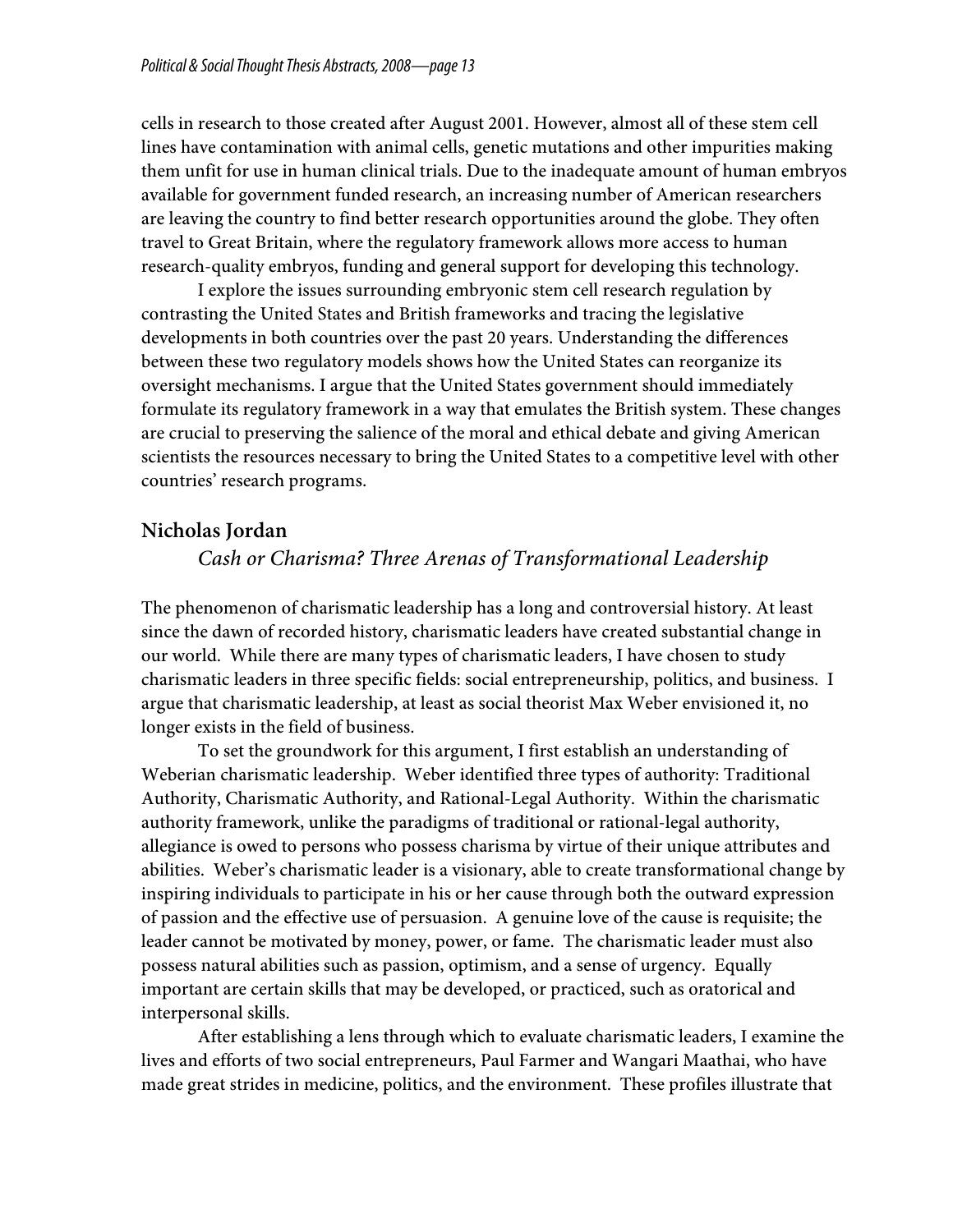charismatic leadership, as Weber envisioned it, exists in the field of social entrepreneurship. I then shift to the world of politics to profile Barack Obama. Once again, an analysis of Obama's leadership characteristics and behaviors demonstrates that charismatic leadership also exists in the world of politics.

Finally, I turn to the business realm, where leaders like Donald Trump and Warren Buffet have built powerful corporate empires. While an examination of these leaders reveals that they have tremendous transformational power, their influence does not come from their charisma. It comes from their wealth, connections, and powerful names. This examination also reveals that the success of the leadership shown by Trump and Buffet rests on their ability to consummate "deals," which in most cases depend primarily on money.

In business, people may like and want to believe in a leader. However, if that leader is unable to provide an appropriate return on investment, he will not be successful. As business leaders, Trump and Buffet do not require a following to do their jobs, and they likewise do not rely on those who would follow them. Unlike politicians and social entrepreneurs, these leaders rely on nothing more than their own assets, their shareholders, and their outsized reputations for success. As a result Trump and Buffet, and business leaders as whole, do not fit Weber's model of charismatic leadership.

### **Anna Natasha Joukovsky**

*Epic Beginnings: History, Myth, and Revision in* Ulysses *and* The Waste Land

In his essay "Tradition and the Individual Talent," T. S. Eliot argues that the synthesis of the timeless and the temporal, of the traditional and the original, is essential to the creation of canonical, lasting literature. I suggest that Eliot's theory reflects the creative dilemma of the Modern artist in particular, and his precarious place in history. The "burden of the past," or creative anxiety due to the greatness of prior accomplishments in literature, already weighed heavily upon the Romantics, and it only increased in the early years of the twentieth century. James Joyce's epic novel *Ulysses* offered a possible solution to this problem: to revive and revise myth, to create *ex materia* rather than *ex nihilo*—a solution that greatly influenced Eliot himself, particularly in his magnum opus, *The Waste Land*.

I argue that *Ulysses* and *The Waste Land*, both published in 1922, have become the "twin 'myths' of Modernism" and the twin pillars of Modernist prose and poetry respectively, due to the similar juxtaposition in these works of the return to myth and the synthetic aesthetic—a new, distinctly Modern style of allusive fragmentism. William B. Worthen dubs *The Waste Land* "Eliot's *Ulysses*"—and in many ways, it is. But the means by which Joyce and Eliot arrived at a similar convergence of tradition and originality varied widely, and in works so similarly hyperconscious of history, the historical lives of the documents themselves are of particular critical interest.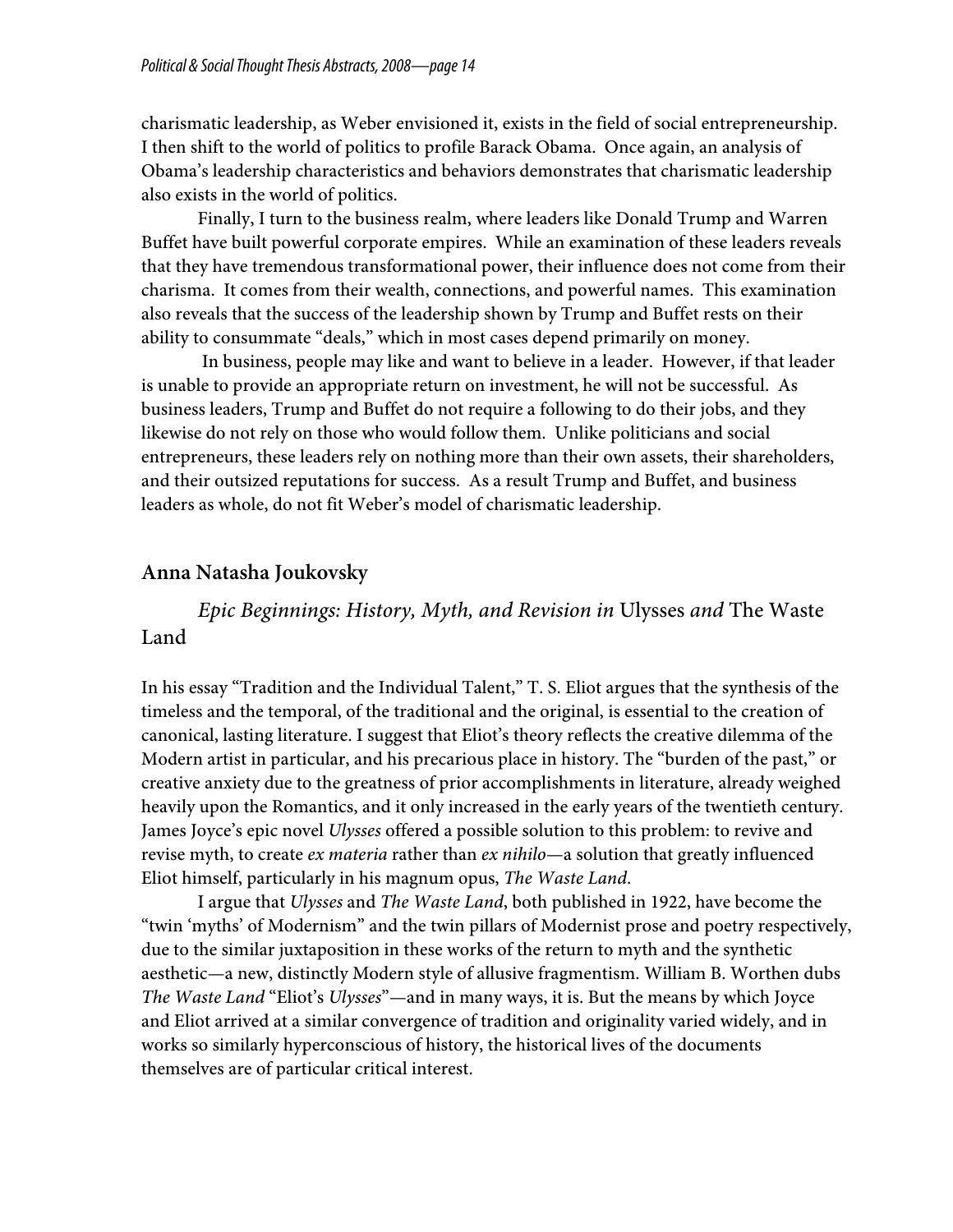Both as a literary technique and in the process of editing itself, Joyce's revisions were consistently additive: he attempted to remake history and myth through expansion and addition. Joyce originally conceived *Ulysses* as a short story, but it ultimately became the epic-length sequel to and revision of his first novel, *A Portait of the Artist as a Young Man*. Since *Ulysses* was published serially in episodes, Joyce wrote and published the beginning of the novel before he had a full idea of the rest. Hence I suggest that the novel is continually revising itself with each episode. Conversely, Eliot's revisions to *The Waste Land* time and again involve a subtractive process of cutting away the good to leave only the great. Though originally conceived as an epic-length collection of contemporary caricatures, the first edition of *The Waste Land* ran only 433 lines. Largely following Ezra Pound's extensive editorial advice, Eliot cut pages and pages of verse, and in so doing, I argue, he dramatically changed the nature and aesthetics of his poem.

As much the result of subsequent revision as original composition, *Ulysses* and *The Waste Land* have become the iconic Modernist novel and poem respectively—but what exactly this means is debatable. Based on a comparative study of the final episode of *Ulysses*—"Penelope"—and the final part of *The Waste Land*—"What the Thunder Said"—I conclude that, while acknowledging the multifarious nature of Modernism, we can identify one key aspect of the movement as the emergence of unity, possibility, and affirmation out of fragmentation, horror, and despair. Synthesizing the great works, ideas, and emotions of the past into the present in order to change the course of the future, *Ulysses* and *The Waste Land*—for all their technical difficulty and seeming intellectual elitism—are all-inclusive works that continue to be applicable to and provocative in our world today.

# **Daniel Keyserling**

*From the Fool's Gold Mouthpiece: An Examination of Conceptual Metaphor and Rhetorical Technique in Presidential Speeches from 1941 to 2008*

I argue that major presidential speeches between 1941 and 2008 exploit the emotional impact of conceptual metaphors, and that the affect of those concepts on American audiences helped to redefine standards of political rhetoric. Emerging forms of media continue to force politicians and political campaigns to change how they communicate with the public, and as the length of sound bites shrink, politicians must frame their messages more concisely. In other words, there exists a symbiotic relationship between politicians and the press, the dynamic of which reveals details of how words affect emotion, and how emotion affects politics.

My survey of presidential rhetoric begins with Franklin Roosevelt both for the sake of concision, and because Roosevelt was the first president for whom the modern media establishment existed and mattered. Included in the chapter on Roosevelt are Harry Truman and George W. Bush, both of whose rhetorical strategies exhibit clear influences from Roosevelt. Armed with a clear understanding of the recent history of presidential rhetoric, I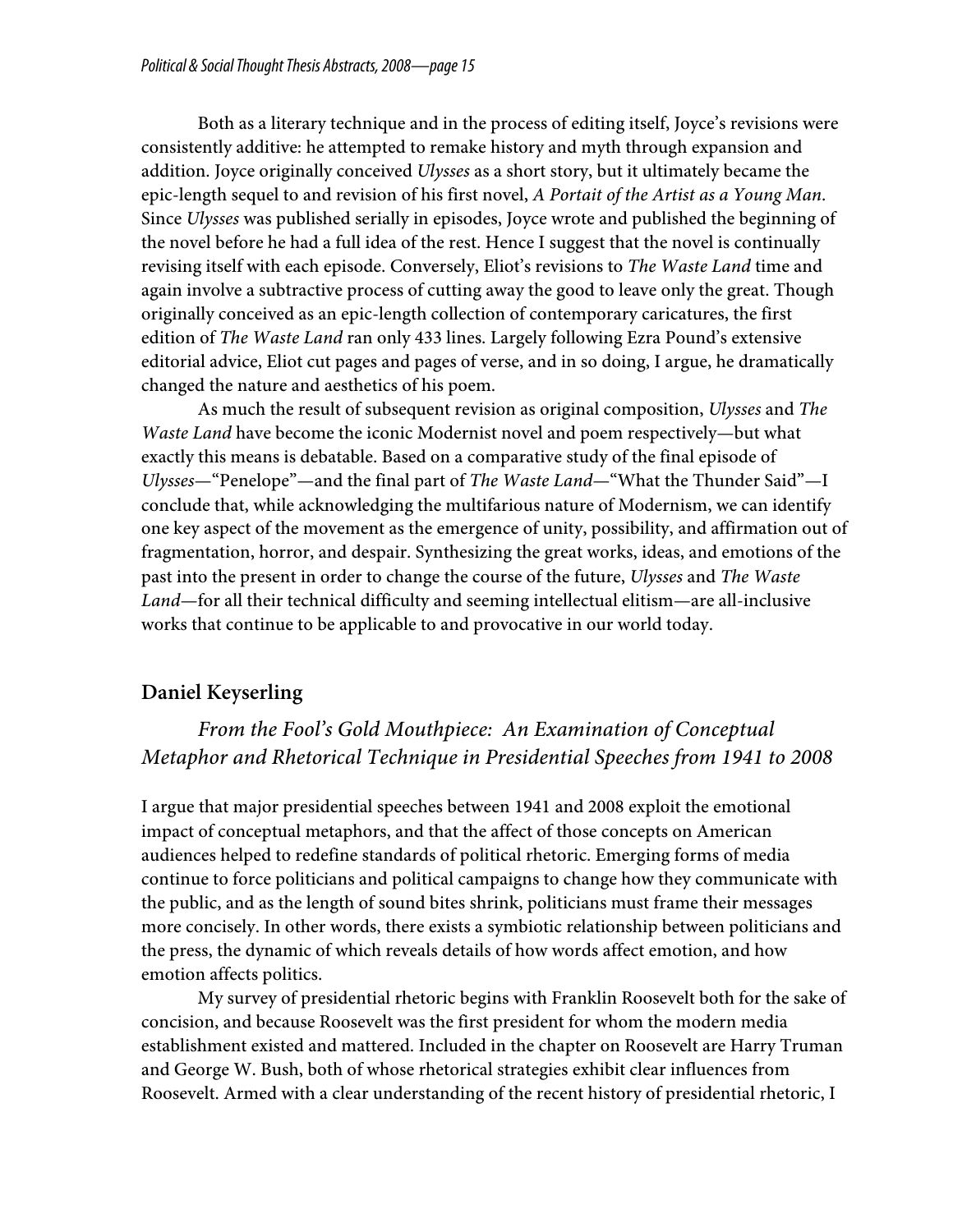then explore how political psychology and cognitive science affect how people interpret certain words, phrases, and ideas.

Using primarily from the research of George Lakoff and Drew Westen, as well as the philosophy of Ludwig Wittgenstein and Richard Rorty, I outline how changing forms of media influence how theories of metaphor and the contingency of language occur in real audiences. The following chapter applies the theories of language and the historical analysis of Roosevelt, Truman, and Bush to Presidents Reagan and Kennedy, both of whom forged new styles of rhetoric that continue to influence politicians and rhetoricians. Reagan and Kennedy adjusted Roosevelt's conceptual metaphor of the United States as a sort of "noble victim" to a nation that carried "a torch that can light the whole world" to justify an increased presence in international affairs.

Finally, drawing from my own experience working within the communications operations of a presidential campaign, I deconstruct how a contemporary speechwriting team works, and what affect more theoretical concepts such as metaphor and emotional association have on day-to-day operations. I explore how the 2008 presidential primary campaign exemplifies many of the rhetorical techniques perfected by past administrations, and how the new media landscape affects how such techniques work in the world of 24-hour news.

### **Katherine Klem**

### *Untouchable No Longer: A Theory of Tobacco Control*

I argue that effective tobacco control in liberal democracies embraces three paradigms in succession. In order to lower the incidence of tobacco-related illness and mortality, the public must first accept that a problem exists—that smoking hurts the consumer's health and, at current rates, the wellbeing of entire communities. Second, it must also learn why tobacco has exacted such a significant toll, recognizing the role of tobacco companies. Linking the problem to agency imbues an understanding that societies can prevent this epidemic if they make the right choices. Educating citizens about the issue's effects and causes primes them for the third paradigm: enacting public policies that govern the manufacturing, marketing, and use of tobacco products over the long run.

This theory derives primarily from the U.S., where the tobacco control movement, if only intuitively or even accidentally, followed these three paradigms. Researchers from the public and nonprofit sectors, especially in the 1950s and 1960s, discovered evidence of causal links between tobacco use and lung cancer, among other diseases. Though the tobacco industry spent decades denying these findings, nearly all Americans believed that tobacco use proved harmful by the 1990s. And as the country entered the twenty-first century, Americans regulated tobacco with unprecedented vigor. Tobacco taxes increased, workers gained protection from secondhand smoke, and courts forced tobacco companies to keep the promises they made to the attorneys general.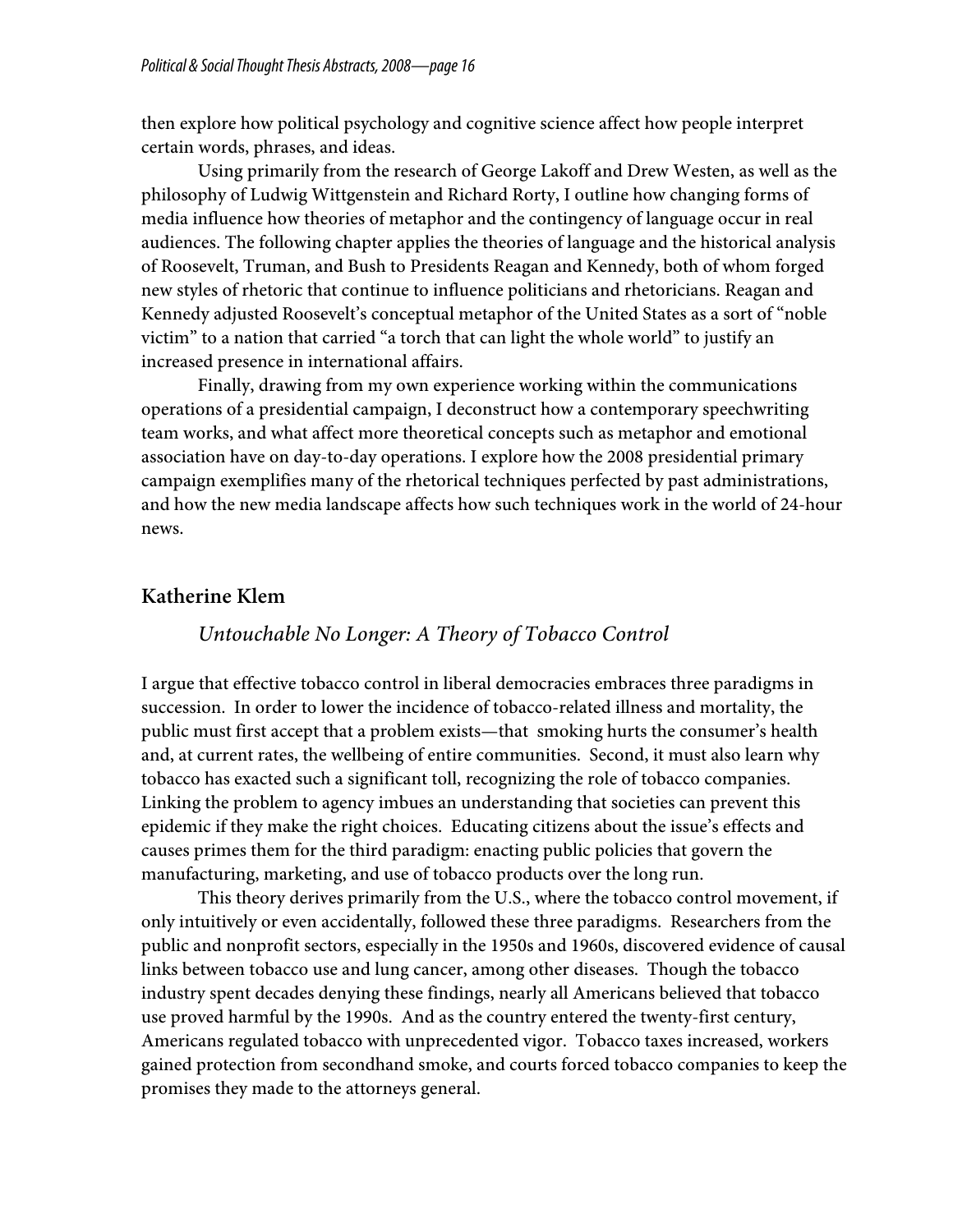Many activists and observers alike have failed to recognize the importance of the paradigm between these phases. During the 1990s, advocates helped the country scrutinize the actions of cigarette manufacturers. Pointing to the pervasiveness of this paradigm, every attorney general sued the largest companies, which ultimately agreed to pay billions of dollars, stop marketing to youth, and turn over millions of their internal documents. Whistleblowers confirmed what those memos revealed, and also showed that the industry had purposefully made cigarettes deadlier and more addictive than tobacco's natural form. Meanwhile states launched grassroots and media campaigns, the most successful of which youth led, that targeted tobacco executives. The public, then, came to believe that the problem of tobacco use began with corporate America, not individuals addicted, and citizens rejected its quest for profit that came at the expense of their own lives.

As this thesis shows, the theory of three paradigms also helps make sense of tobacco control in other countries. France, Japan, and Malaysia have never engaged their populations in sustained discussion of the tobacco industry's behavior. France limited itself to regulation and only casually warned citizens of smoking's health risks or the industry's actions. Japan has never focused the country's attention on any one paradigm, instead pushing health education and policy change concurrently. Malaysia passed bold laws early on but is only now talking about the reasons for their passage. All three countries still have high rates of tobacco use. Those in Malaysia are increasing.

Whether in Asia, Europe, or North America, tobacco use ravages public health, taking thousands of lives every year. To address this problem effectively, advocates cannot simply form coalitions or raise money to air ads. They must also strategically influence the norms that ground the behavior of citizens every day.

# **Aaron John Kornblith**

*On Your Knees: The Efficacy of Apologies in American Political Communication*

Most American politicians accused of wrongdoing instinctively react by denying the charges, withholding information and trying to spin away the evidence as fabrications by their political enemies. While this strategy may have once held some value, the changing nature of the modern news media has rendered it nearly useless.

The media now pounces on scandals with even the slightest trace of believability. In the resulting "feeding frenzy," as Larry Sabato puts it, all forms of media quickly adopt a damaging pattern of coverage that amplifies every negative finding, spurs a lengthy and exhaustive search for more damaging information, and speculates extensively on the fate of the politician in question. Denials and spin play to the media's worst features, heightening the suspicions of already distrustful journalists and making the possibility of bringing down a corrupt (or less than corrupt) politician all the more enticing for them.

Faced with these circumstances, I argue that offering full and frank apologies for personal wrongdoing represents the best strategy for a politician looking to mitigate the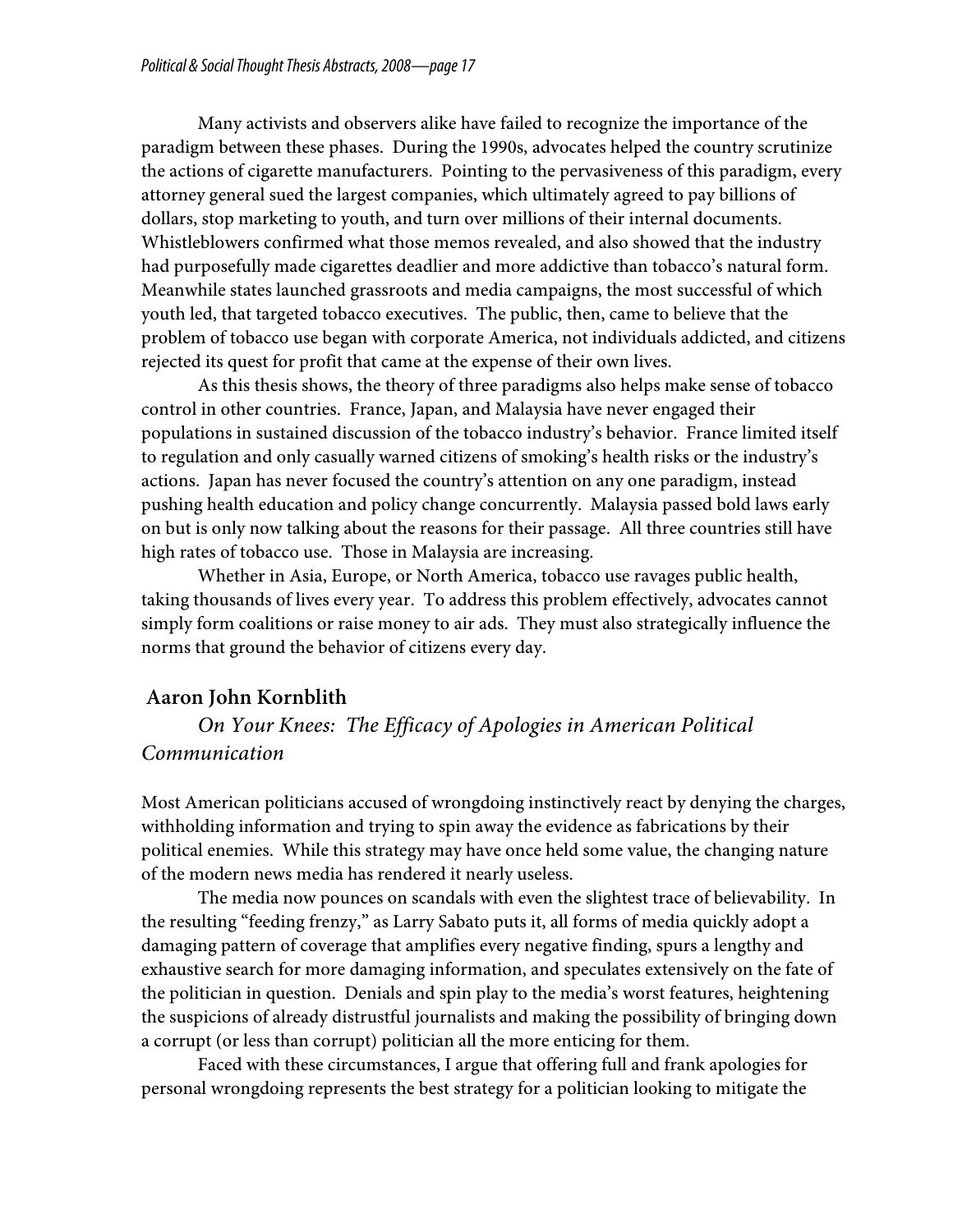political damage brought about by modern news media coverage of his or her scandal. When apologies meet the criteria of being substantive, plausible, prompt and impassioned, they allow politicians in some circumstances to short-circuit the feeding frenzy process, concentrating media and public scorn in the short run but ultimately preempting the devastating, drawn-out scrutiny and vitriol most feeding frenzies inflict. Even when the transgression sparking the scandal proves too damaging for the politician to survive, a wellcrafted apology can still bring benefits in the eyes of the media and public.

I begin my analysis by tracking the development of press-politician relations over the course of the  $20<sup>th</sup>$  century and into the  $21<sup>st</sup>$ . I show how the trends observed from this period have created a modern news media characterized by cynicism, intense competition bred from the commercialization of the news business, and technological advancements that have both fragmented and accelerated the flow of information.

To examine the role apologies play in this new dynamic of political communication and compare them with other strategies, I explore three case studies of recent scandals: Mississippi Senator Trent Lott, Virginia Senator George Allen, and New York Governor Eliot Spitzer. Senator Lott's comments in praise of former segregationist presidential candidate Strom Thurmond eventually cost him his post as majority leader, but his eventual apology preserved his career and allowed him to later reclaim significant political power. Senator Allen attempted to dismiss his now infamous "macaca" comment, and the resulting frenzy cost him his supposedly-safe Senate seat. And Governor Spitzer, revealed by the press to have patronized a high-end prostitution ring, faced insurmountable political odds but still managed to bring his frenzy to a speedy conclusion and regain some control over his image with a thorough and heartfelt apology.

Despite the forces continuing to transform political communication into a more adversarial and manipulative contest, I argue the efficacy of apologies in defusing those tendencies, at least on an individual basis, offers hope for a democratic discourse many consider to have significantly decayed. By putting apologies into practice and witnessing their effects, politicians can restore some of the dissipated trust responsible for that decay among their peers, in the media and within the general public.

# **Allison McNearney**

*Exemplary Response or Misleading Success Story? An Analysis of Uganda's Fight against the HIV/AIDS Epidemic*

I argue that Uganda has earned its place among the most successful African nations to respond to the HIV/AIDS epidemic. In the early 1990s, the prevalence rate reached a high 18 percent among adults; as early as 1994, however, scientists were reporting a decline in infection. Today, the rate has leveled off, with UNAIDS estimating the current prevalence at 6.7 percent.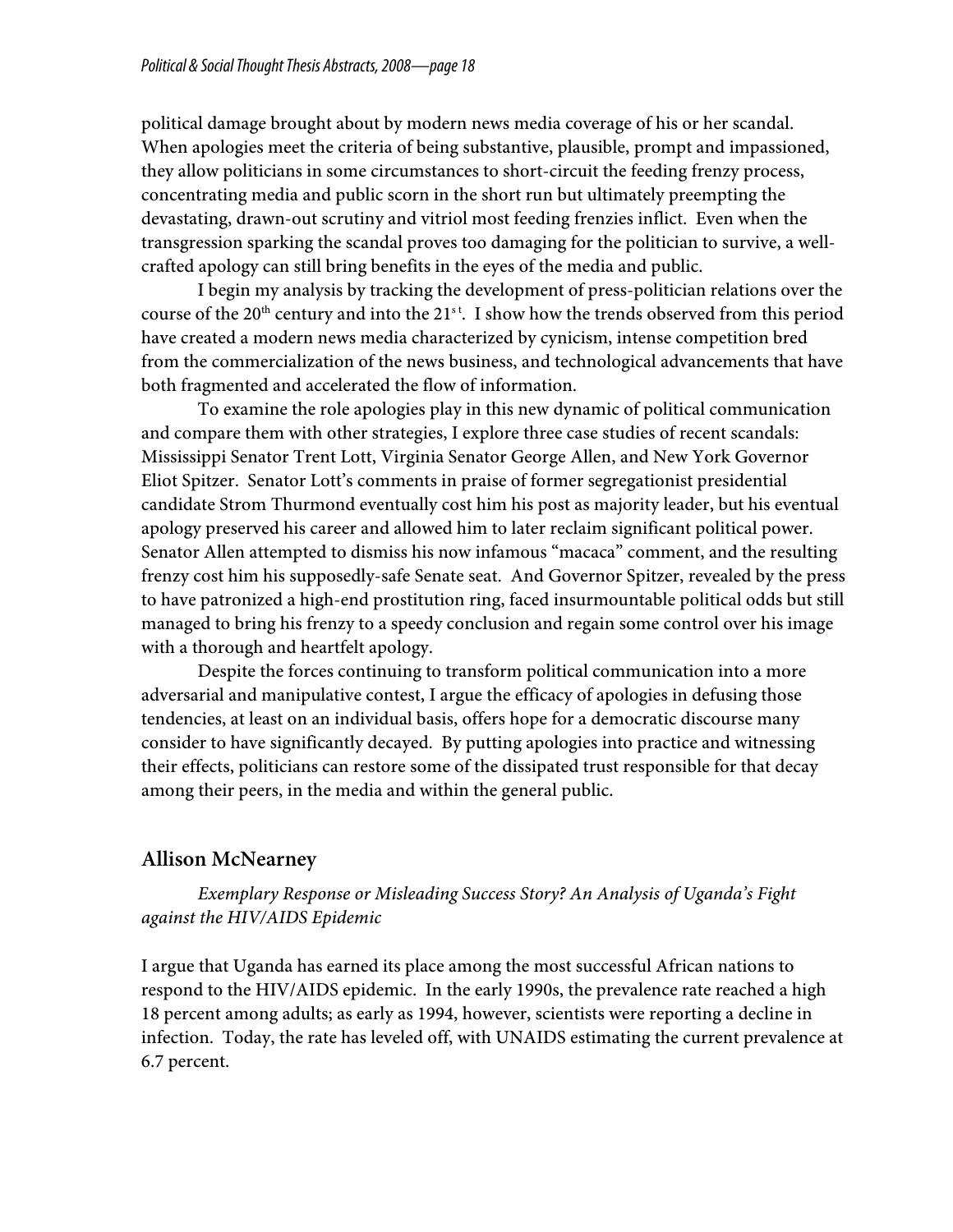Despite this statistical proof, the international academic community continues to debate whether Uganda's response can be qualified as a success. I argue that Uganda has achieved clear accomplishments in the difficult fight facing most of sub-Saharan and southern Africa. This success features two components. First is the more common indicator of prevalence rates. The government-led coalition against HIV/AIDS affected a drop in infection from the highest rates on the continent in the early 1990s to securely below 10 percent. This involved significant behavioral change among the population, primarily through reduction in partners but also advanced by greater use of condoms and increased abstinence.

The second constituent of success concerns the unique response developed by Uganda to tackle the disease ravaging its population. Government officials ignored international prescriptions and acted in ways that specifically engaged with Ugandan social norms, customs, and experiences with HIV/AIDS. Under the leadership of Museveni, the government designed an innovative strategy to combat the disease that included the implementation of a multisectoral approach. Museveni encouraged a collaboration of organizations, ranging from the national to international and the well-established to the grassroot. While the government launched a vigorous prevention campaign, the nongovernmental sector filled in deficiencies, especially regarding treatment and social services for people living with AIDS and their families. In an extraordinary development, Ugandan society collectively mobilized to form new community initiatives and support the government programs, their neighbors, and families. The mutual cooperation of all participating sectors allowed the Ugandan government to coordinate activities and present a cohesive national response.

Although Uganda has waged a successful campaign for the past two decades, the population faces a challenging fight ahead to sustain the declining prevalence rate. In order to respond to shortcomings in the current approach, the government needs to scale up its response to counteract the socioeconomic consequences of disease, growing complacency, enormous population of AIDS-orphans, and high infection rate in conflict-ridden northern provinces. While Uganda must continually improve its national response, it has achieved categorical success thus far. Other African nations caught in ongoing epidemics can learn from the main themes of this successful national coalition against HIV/AIDS.

# **Ben McVane**

# *Getting Better All the Time? Revisiting the "Darwinian" Argument for Inevitable Moral Progress*

I aim to assess critically the interpretation of natural selection as a process that leads to an increasing level of morality in human society. Specifically, I will address the question of whether contemporary accounts of biological underpinnings of human morality confer a higher degree of validity to the interpretation of natural selection as morally progressive than did Darwin's original thinking about the matter. I argue that modern evolutionary theory,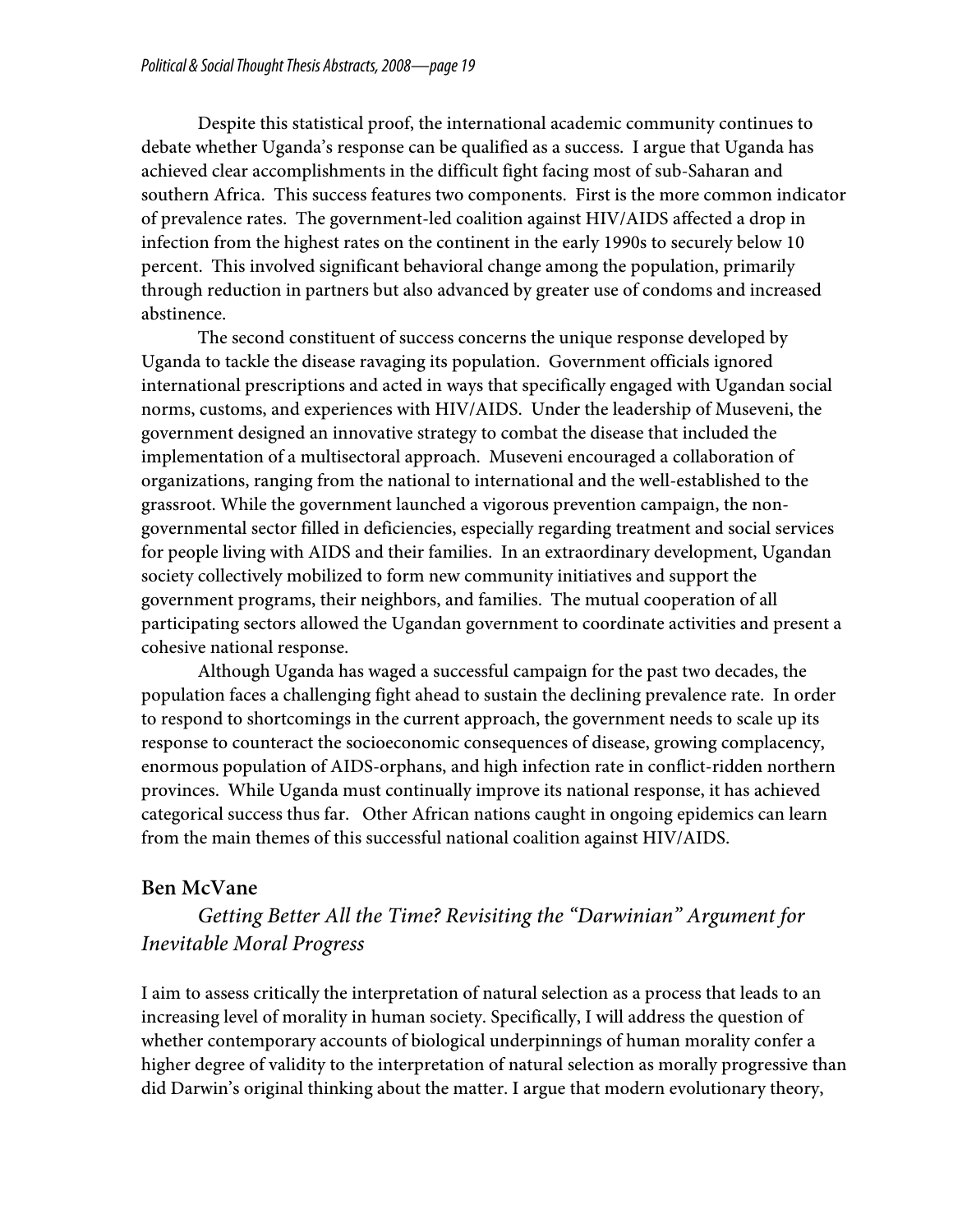including the contributions of evolutionary psychology, does not strengthen any claim that morality in human society increases as an inevitable result of natural selection. My central argument focuses on a distinction between moral *capacity* and mora*l inclination,* a distinction that I suggest can be extrapolated from a careful parsing of Darwin's *Descent of Man*. I contend that moral capacity and moral inclination are incompatible ideas; they conflict in the same manner as do the irreconcilable concepts of human free will and historical inevitability, thus burdening Darwin's project with the same logical contradictions as found in other historicist projects. The theoretical and substantive advancements of evolutionary biology can offer little to overcome this basic philosophical concern.

In chapter one, I outline Charles Darwin's evolutionary account of the development of human morality. Centrally, I assess the presence of any implicit teleology in Darwin's theory of natural selection, suggesting that while Darwin's language at times implies a teleological directionality to the process of natural selection, the actual mechanisms of the process do not support such a conclusion. In light of this, I consider the balance Darwin attempts to establish between the role of human agency and non-human natural forces in the development of morality. I suggest that distinguishing between Darwin's simultaneous account of the development of "moral beings" and the development of "moral sense" undermines any attempt to suggest that natural selection is a process of inevitable moral progress. If the development of "moral beings" is more central than the development of a "moral sense" (which I suggest it is), then Darwin's account of the development of human morality requires an active role for human agency in the instantiation of morality, and thus cannot be seen as an inevitable process.

In the second chapter, I suggest that concepts presented by evolutionary theory and evolutionary psychology since Darwin further refute the understanding of natural selection as an inevitably morally progressive process. I will continue to try to parse out the role of human agency and non-human natural forces in the development of morality, specifically outlining three concepts which emphasize the role of human agency in the natural development of moral behavior: niche construction, developmental robustness and the influence of culture. I also explain the rejection of the concept of "group selection" that formed the foundation of Darwin's argument for the inevitable development of moral behavior by the process of natural selection. These ideas support the conclusion that while natural selection may favor the development of moral capacity, the actual morality of a given era depends on the active role of human agency.

In the third chapter, I present the philosophical problems inherent in any argument that morality results from natural tendencies. I use Darwin's account of morality as a biological development for the basis of consideration. I suggest that Darwin's loosely articulated ethical theory best mirrors the moral philosophy of David Hume, and thus contains the same philosophical problems. I identify these problems by considering the Kantian criticism of Hume's philosophy, identifying the necessary commitments and assumptions that are implicit in Hume's ethical theory. I further look at the exaggerated nature of these problems in the Darwinian application of Hume's philosophy.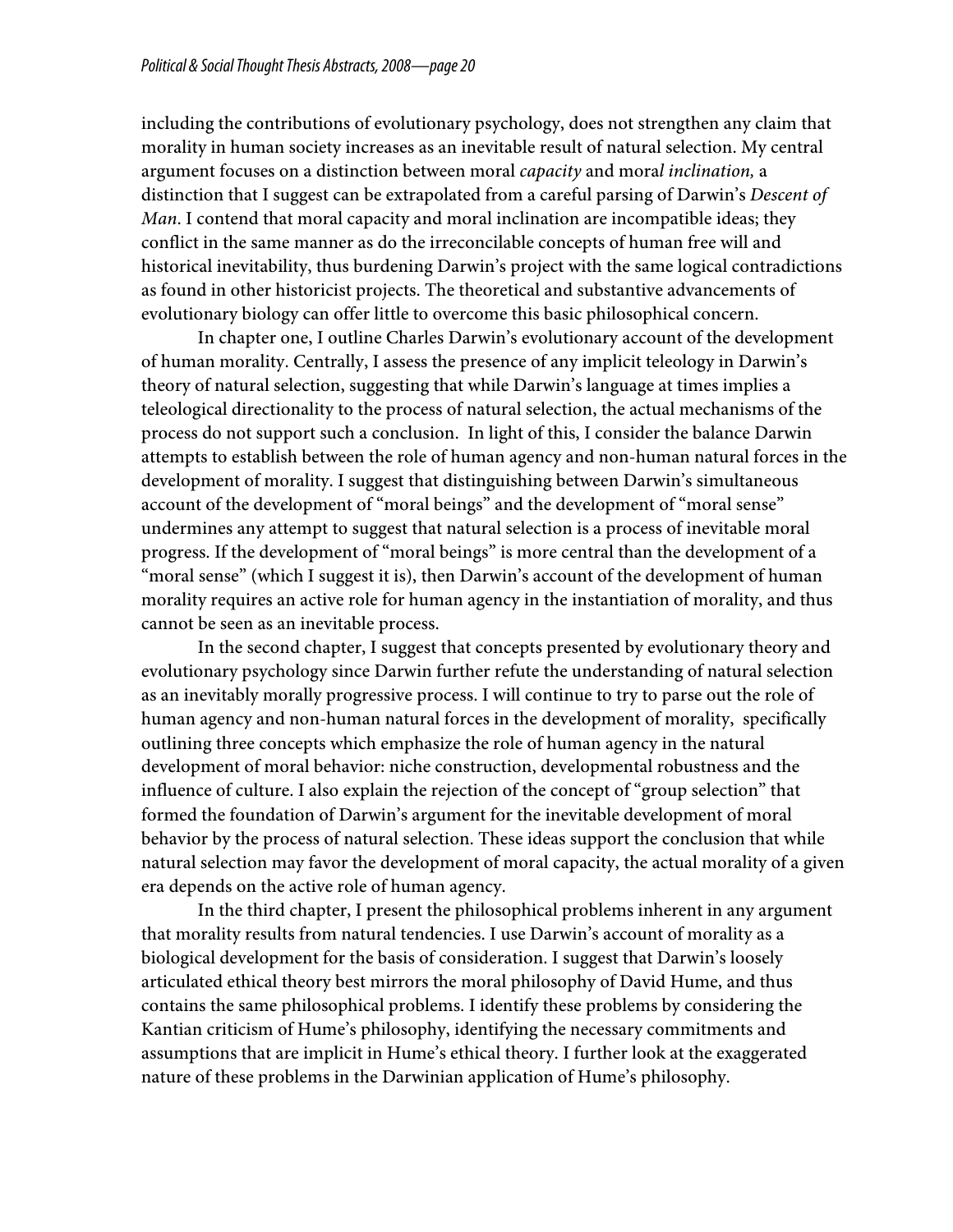# **Nina Otchere-Oduro**

# *Tell Me I'm Black Enough: The Power of Discourse on the Contemporary Debate on Black Authenticity*

Right now, the African-American community is fixated on the question of what constitutes authentic Black identity in America. Senator Barack Obama's quest for presidency has placed him at the center of this public discourse. His bi-raciality as well as other factors has drawn members of the Black community to question whether he is "Black enough." Furthermore, this thesis analyzes the current discourse on Black authenticity. I argue that the contemporary discussion on Black authenticity allows for the conceptual fragmentation of the meaning of blackness in American society. I define Black authenticity as the perception or act of performing a "real" Black racial identity as opposed to an imitation or falsified version.

Although the ongoing debate on Black authenticity is intended to promote a singular image of Black identity, the discourse rather works in a contradictory manner as it enables multiple notions of blackness to emerge through discussion. This allows for various images of Black identity to surface, which maximizes the amount of available definitions of blackness in society. This is shown by examining the key arguments, their effects on society, and their relevance to Black identity. I rely on the premise that proponents of Black authenticity assume that there is a singular definition of Black identity that should be followed by all Blacks.

Because the discourse on Black authenticity does not happen irrespective of the on goings in society, I utilize the key sociological factors that affect Black identity in society to examine the different sides of the conversation. Focusing on immigration, upward mobility, ideological diversity, and interracial relationships, I suggest that external forces are constantly influencing groups and individuals in society. Since these factors are the most prevalent forces that affect the discourse on Black authenticity, I analyze them in order to interrogate the different interpretations of blackness that exist in society.

Since the current discussion has real-world outcomes, I end the thesis with a discussion of its effects on the discourse on racial identity and the implications on society. Showing that the varying perceptions of Black identity contest the one-dimensional perception held by proponents of Black authenticity, I suggest that all the parties engaged in the discussion should lend their ears to opposing views. This will allow for the exchange of ideas and beliefs that can lead to an all encompassing notion of Black identity in the future.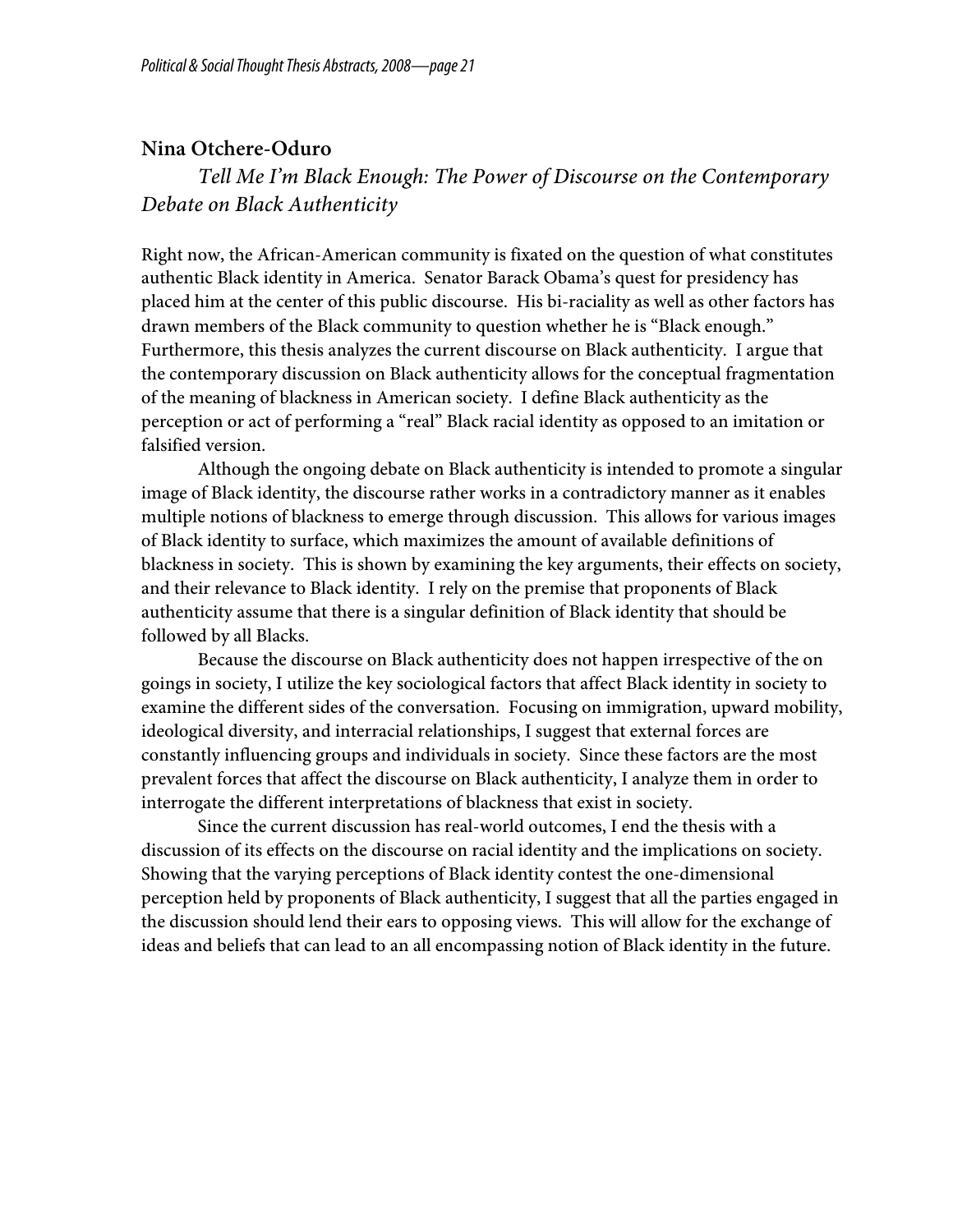# **Blake Segal**

# *Tiptoeing on the Threshold: Exploring Buddhist Conceptions of the Ultimate through Performative Meditation*

I argue that artistic performance, despite its explicit prohibition in Buddhist texts, provides an ideal opportunity for Buddhist meditation. "Performance" and the field of "performance studies" resist restricting definitions and are embraced more as workable concepts than static pictures of a single kind of "theater". Performing Arts, then, can become whatever the performers wish it to be. Universal to the many manifestations of performance, however, is the motivating force behind their creation. Meaningful performance aspires to brush with some kind of ultimate truth. Art captures the unexplainable in human nature, gives structure to the nebulous concepts of what we cannot articulate, and deals with "the big questions" of this life and the void beyond. I suggest that performance, should the performers and audience will it so, can be viewed as legitimate Buddhist meditation as a part of the path to enlightenment.

Chapter One outlines ideas, concepts and doctrines of various Buddhist schools in an attempt to present a possible definition of the Buddhist worldview. It is shown that earthly existence, defined as the illusory realm of *samsara*, is constructed of constant, infinite performances. Buddhists recognize existence and the "things" which construct what we call "real life" to be ultimately "empty". Our lives are performative insofar as there is no inherent value, no eternal, singular soul-like essence as a part of ourselves or our interactions with our world. We are "putting on". Existence is a kind of balancing act where we cling to the conditional truth of being in this illusory world while we strive to understand the ultimate emptiness of all things. This world is on the threshold, real yet ultimately not real. The only way to transcend the ignorance of "how things really are" is to *experience* truth through meditation. Surpassing a mere intellectualization of religious dogmas, Buddhism demands of its practitioners to really practice, to learn by doing.

Chapter Two connects this Buddhist definition of reality with the process of performance. Relying heavily on post-modern performance theory and the acting theories of Peter Brook and Konstantin Stanislavski, I suggest that performance can be read as an ideal way for Buddhists to pursue encounters with ultimate truth. Conceiving the "self" in terms of character representation, the threshold position of the performance and setting as being in reality yet not quite in reality, and the constant work required to be fully "present" on stage lends the process of performance to be identified as a kind of Buddhist meditation. I try to show that the performance and Buddhist conceptions of truth can share a reciprocal relationship with each informing and bringing the other to a deeper sense of higher truth.

Chapter Three connects the theory established in the first two chapters by exploring existing forms of Buddhist performing art. By showing that there are some established connections between Buddhism and performance, the discussion about deepening the relationship can begin.